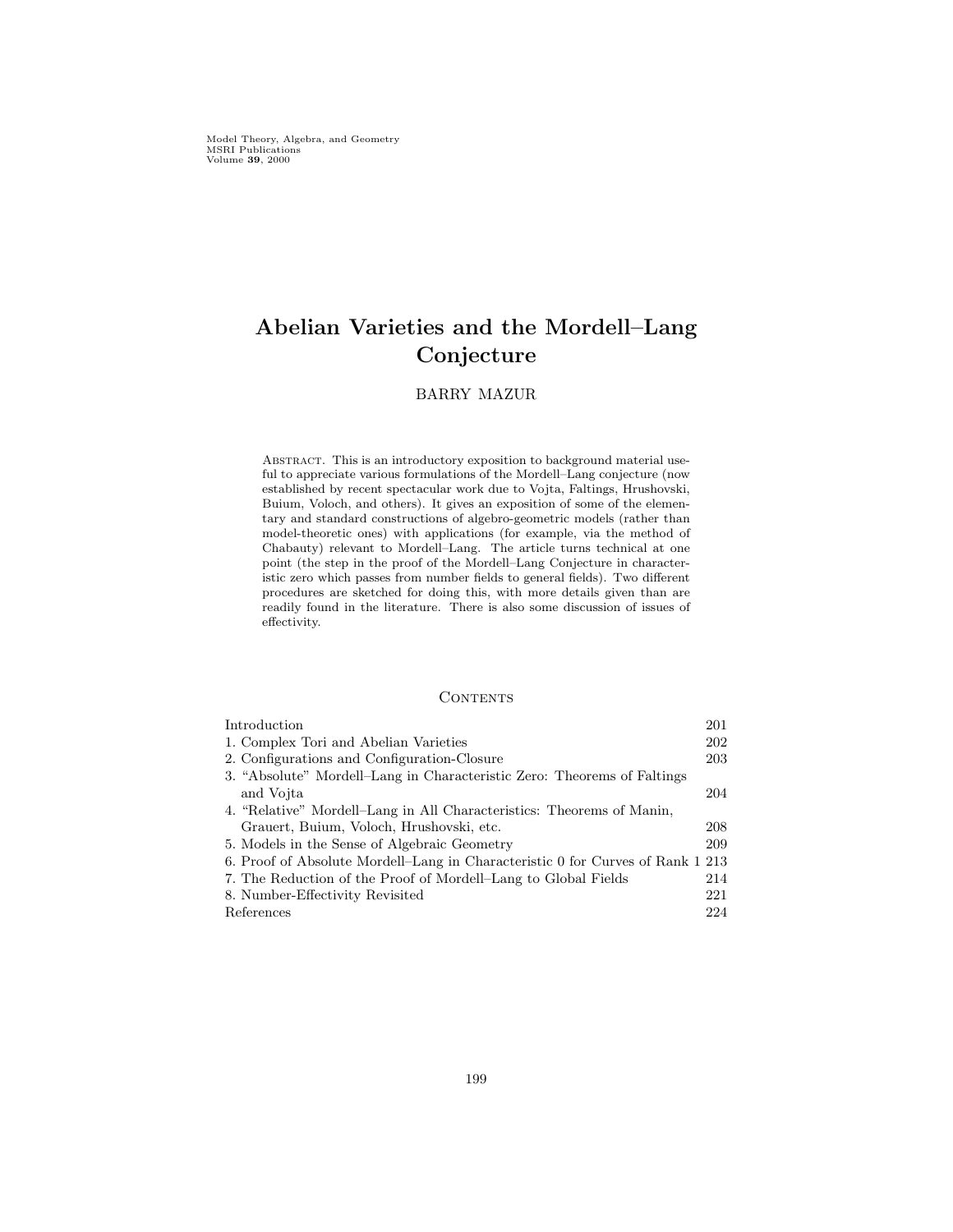The organizers of this MSRI workshop in Arithmetic and Model Theory gave me the agreeable task of lecturing on introductory background in the theory of abelian varieties, and especially those parts of the theory relevant to the Mordell–Lang Conjecture, which is the theme of some of the recent spectacular work (by Vojta, Faltings, Hrushovski, Buium, Voloch, and others). To keep this talk as "introductory" and as focussed as possible I will concentrate only on the version of the Mordell–Lang Conjecture that deals with abelian, rather than semi-abelian, varieties, and I will not discuss its elaborations that include "Manin–Mumford type" questions regarding torsion points. For this, see [Raynaud 1983b; 1983c; Coleman 1985b; Hindry 1988; McQuillan 1995], and the extensive bibliographies in these articles. For a general introduction to the model theory approach to Mordell–Lang, see [Bouscaren 1998], and particularly [Hindry 1998] therein. I have tried to make my expository article overlap as little as possible with Hindry's, given their nearly identical titles, and their similar missions.

We can look forward to further deep connections between model theory and arithmetic problems. For example, there is the model theory of difference fields which already has given rise to explicit bounds in certain arithmetic questions; see [Chatzidakis and Hrushovski 1999] and the bibliography there. Also there are important applications of model theory to aspects of the ABC Conjecture, in the work of Buium and that of Scanlon [1997a], which opens up a very promising avenue of research.

The "fundamentals" of the theory of abelian varieties are collected in Section 1. The main theorems are stated and discussed in Sections 2, 3, and 4. Motivated by the title of this conference, I also recorded a few of the much more modest construction of models, sometimes done explicitly, sometimes implicitly, in standard algebraic geometric arguments. These well known constructions are reviewed in Section 5. For fun, in Section 6 we put the "p-adic model" to work: we make use of the beautiful classical idea of Chabauty [1941] to give a proof of a (small) piece of Mordell–Lang. One can think of the strategy of Chabauty's method as being, first, to extend the groundfield to a rather large field (i.e., the  $p$ -adics) over which differential equations work well (i.e., giving us the Lie theory for  $p$ -adic analytic groups), and then reaping the benefits of being able to solve differential equations. Of course, I am saying it this way in order to force a kinship (albeit a distant one) between the Chabauty approach and the formidable methods (as in [Hrushovski 1996; Hrushovski and Zilber 1993; 1996]) that I am learning about in this conference, and therefore to justify including it in this article. Section 7 discusses the step in the proof of the Mordell–Lang Conjecture in characteristic 0 which passes from number fields to general fields; we give more details about this step than is found in the literature. Finally, Section 8 is devoted to some comments about effectivity.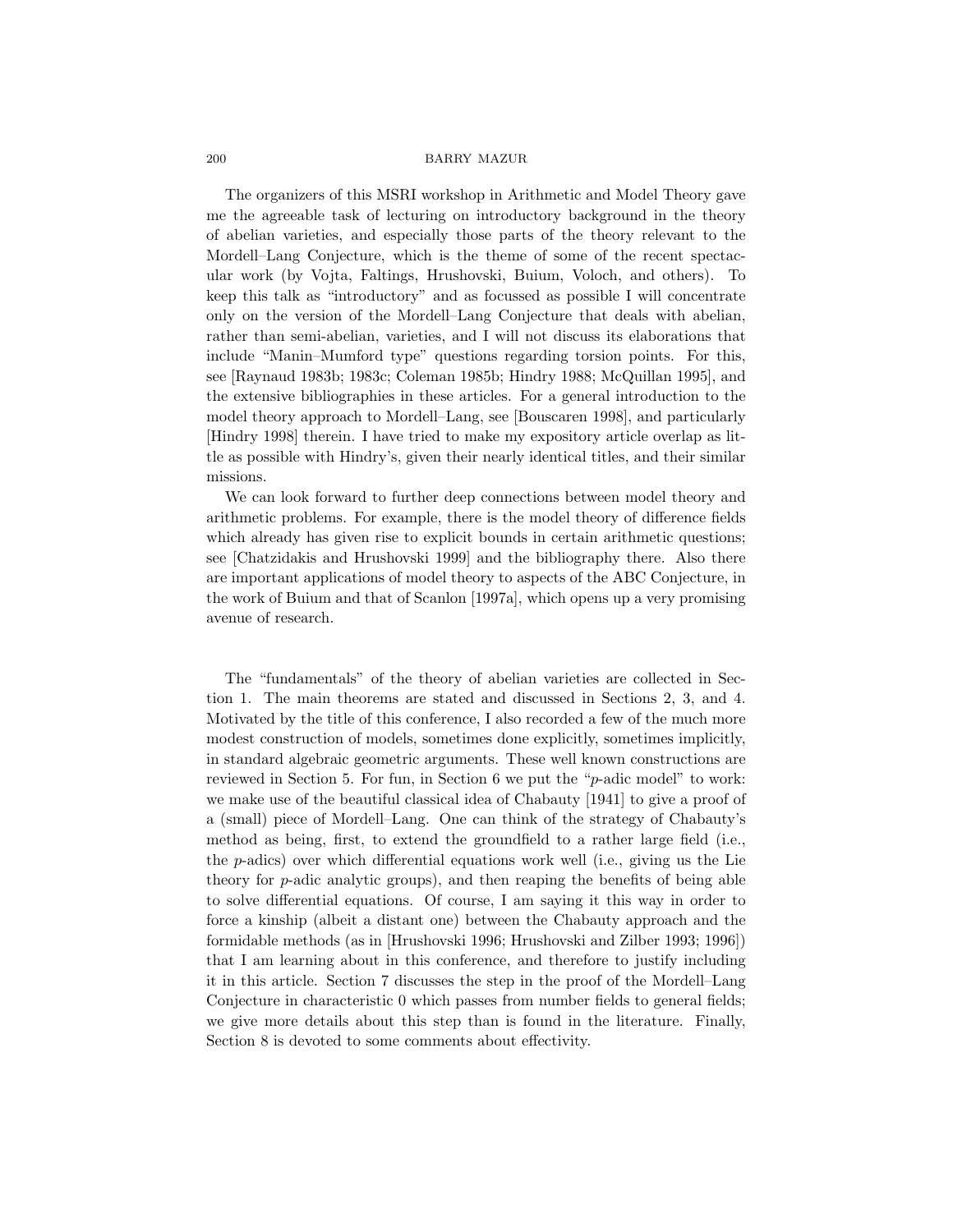Acknowledgements. I received signficant help from A. Buium, M. McQuillan, M. Nakamaye, A. Pillay, P. Vojta, and C. Wood in preparing this article; I'm grateful to them for the discussions we had, and I'm grateful that this article gave me the opportunity to have such enjoyable discussions with them.

## Introduction

The central result in the constellation of theorems to be discussed in this article is the classical 1922 conjecture of Mordell, proved some sixty years later by Faltings [1983] (which asserts that a curve of genus greater than 1 defined over a number field has only a finite number of points rational over that number field). As an example of an application of this theorem, choose your favorite polynomial  $g(x)$  with rational coefficients, no multiple roots, and of degree  $\geq 5$ , for example

$$
g(x) = x(x-1)(x-2)(x-3)(x-4),
$$

and let K be any number field (that is, any field of finite degree over  $\mathbb{Q}$ ). Then Faltings' Theorem implies:

COROLLARY. Let  $g(x)$  be a polynomial in  $K[x]$  with no multiple roots, and of degree  $\geq 5$ . Then there are only finitely many elements  $\alpha \in K$  for which  $g(\alpha)$  is a square in K.

We can use this corollary to illustrate some of the "degrees of effectivity" that are of interest in this problem, and in similar problems. We distinguish three grades:

- 1. Number-effectivity. Is there a "directly computable" function of the coefficients of  $g(x)$  and of the number field K which provides an upper bound for the number of such elements  $\alpha \in K$  (i.e., for the number of  $\alpha$ 's such that  $g(\alpha)$ ) is a square in  $K$ ?
- 2. Size-effectivity. Is there a "directly computable" function of the coefficients of  $g(x)$  and of the number field K which provides an upper bound for the heights of elements  $\alpha \in K$  for which  $g(\alpha)$  is a square in K?
- 3. Uniform number-effectivity. Is there a "directly computable" function of the *degree* of  $g(x)$  and of the number field K which provides an upper bound for the *number* of elements  $\alpha \in K$  for which  $g(\alpha)$  is a square in K?

There is at least one somewhat ambiguous term in all of the questions raised above; namely, what does one accept as "directly computable"? But by any reasonable standard of "direct computability", the answer to Question 1 regarding number-effectivity is yes: in fact the proof of Faltings' Theorem readily provides a quite large, but effective, upper bound for the number of K-valued points on a curve of genus greater than 1 defined over  $K$ , in terms of  $K$  and the curve. Question 2 is open, and is the focus of a good deal of activity. Question 3 is also open (see [Caporaso et al. 1997] for the connection between Question 3 and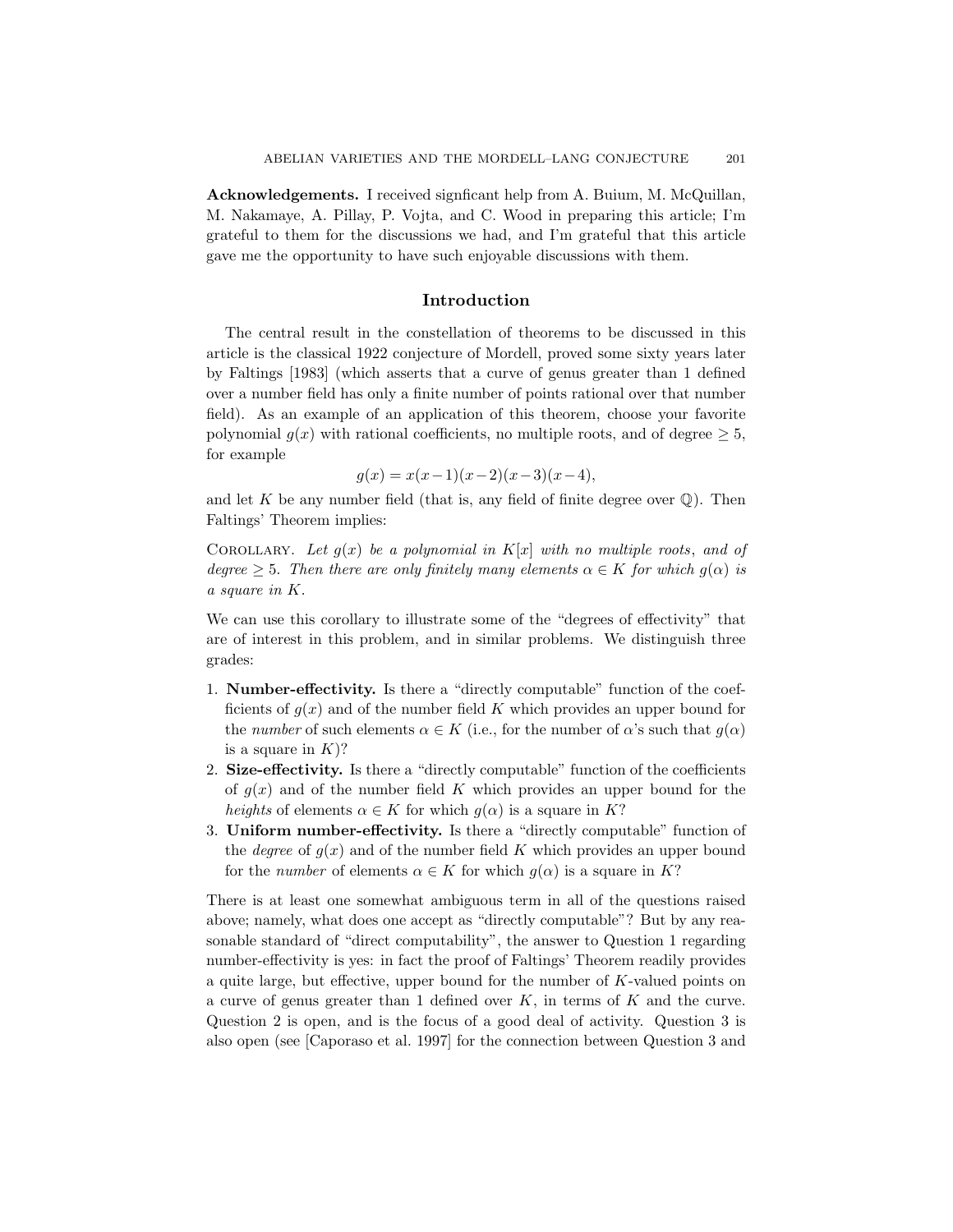certain conjectures of Lang). For further discussion of these issues, see Section 8 below.

Our main interest in the present article will be higher-dimensional analogues of Faltings' theorem, these analogues being expressed in terms of abelian varieties.

## 1. Complex Tori and Abelian Varieties

An excellent reference for the basics of this theory is [Mumford 1974]. Let  $V$  be a finite dimensional complex vector space, and call its dimension  $d$ . Let  $\Lambda \subset V$  be a discrete additive subgroup of rank 2d. It follows that the natural homomorphism of real vector spaces  $\Lambda \otimes_{\mathbb{Z}} \mathbb{R} \to V$  is an isomorphism, and that  $2d$ is the maximal rank that a discrete additive subgroup of V can have. We refer to  $\Lambda$  as a *lattice* in V, and to the quotient (commutative, compact) complex Lie group  $T := V/\Lambda$  as a *complex torus*. Given T we can reconstruct V up to unique isomorphism as the tangent space at the origin (i.e., the "Lie algebra") of the complex Lie group  $T$ . The elementary construction of passing to the quotient

$$
(V, \Lambda) \mapsto T = V/\Lambda
$$

is functorial from the category of lattices in finite-dimensional complex vector spaces to the category of complex tori. If  $T = V/\Lambda$  we have the following diagram of endomorphism rings:

$$
\text{End}_{\text{cx tori}}(T) = \text{End}_{\text{ab gp}}(\Lambda) \cap \text{End}_{\text{cx v. sp.}}(V)
$$
  

$$
\subset \text{End}_{\text{real v. sp.}}(\Lambda \otimes_{\mathbb{Z}} \mathbb{R}) = \text{End}_{\text{real v. sp.}}(V).
$$

Since End<sub>cx tori</sub> $(T) \subset$  End<sub>ab gp</sub>( $\Lambda$ ) it follows that the underlying additive group of  $\text{End}_{\text{cx tori}}(T)$  is a finitely generated and free abelian group.

If the complex manifold  $T \hookrightarrow \mathbb{P}^N$  admits a complex analytic imbedding into projective  $N$ -space, then by Chow's Theorem,  $T$  is the locus of zeroes of homogeneous polynomial equations in  $\mathbb{P}^N$  and therefore carries the structure of projective algebraic variety; its group law is algebraic. By a projective variety in this article, we do not impose the condition that it be *irreducible*; we mean what is sometimes referred to as *algebraic set*, i.e., cut out by a system of homogenous forms as in [Hartshorne 1977, Chapter 1, Section 2]. If our varieties are irreducible, we will signal this explicitly by the phrase *irreducible variety*. By an abelian variety over a field  $F$  we mean a group object in the category of geometrically irreducible, proper (i.e., "complete"), algebraic varieties (over  $F$ ). Thus, a complex analytic imbedding of a complex torus  $T$  in projective space endows  $T$  with the structure of abelian variety over the field  $\mathbb{C}$ . Any abelian variety over  $F$  is a projective variety, i.e., is isomorphic over  $F$  to a subvariety of projective space. Any abelian variety over  $\mathbb{C}$ , when viewed with its underlying complex Lie group structure is a complex torus. The theory of Weierstrass guarantees that any complex 1-dimensional torus admits a complex analytic imbedding (as a plane cubic) in  $\mathbb{P}^2$ , and therefore admits the structure of an *elliptic curve*,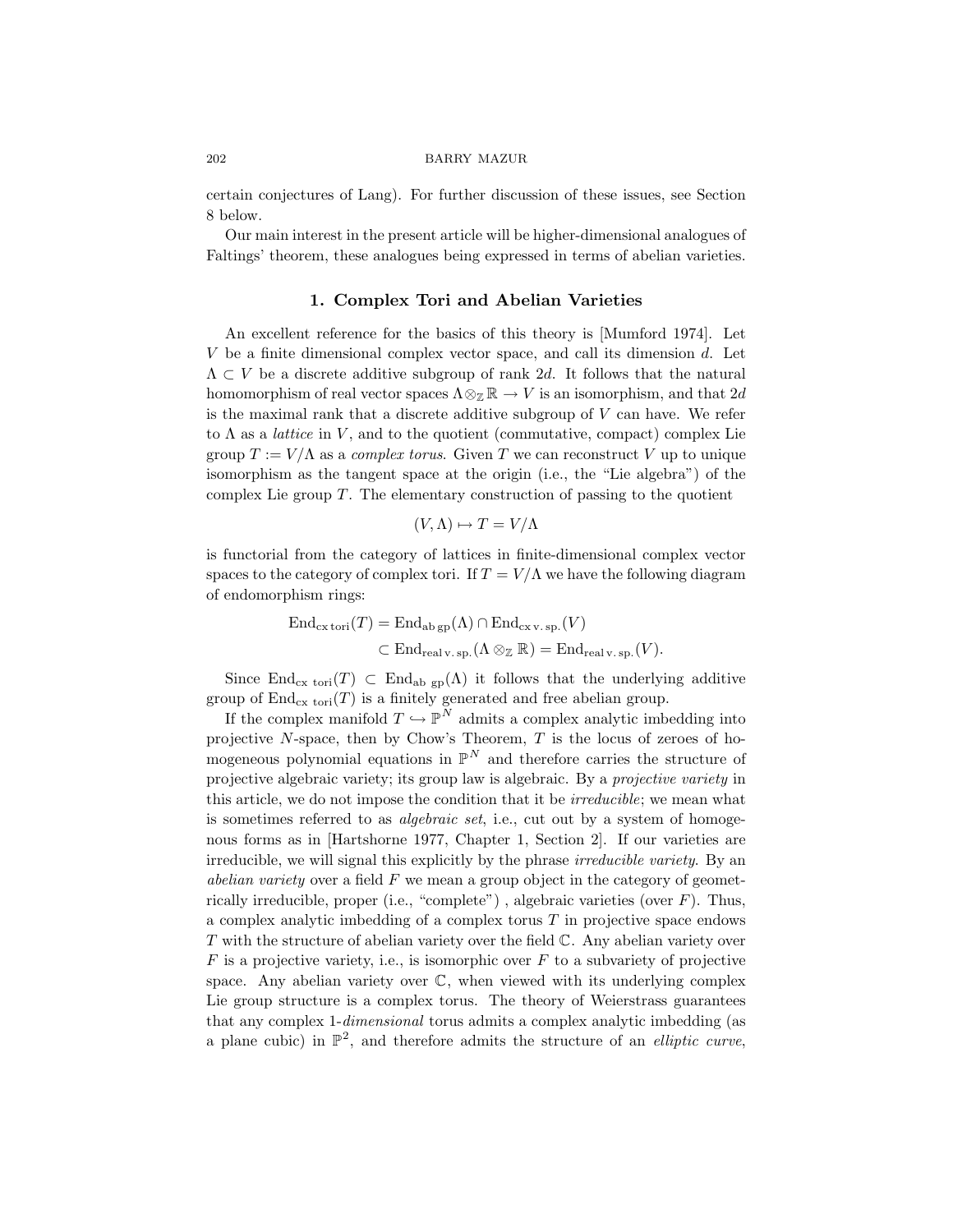i.e., the structure of an abelian variety (of dimension 1) over  $\mathbb{C}$ . When  $d > 1$ the "Riemann period relations" impose definite conditions on lattices  $\Lambda \subset V$  in order that  $T = V/\Lambda$  be imbeddable in projective space, or equivalently, that T have the structure of abelian variety over C.

When T is an abelian variety, its complex analytic endomorphisms are all "algebraic", in the sense that they are endomorphisms of the abelian variety T, defined over  $\mathbb C$ . If A is an abelian variety over any field  $K$ , we have the Poincaré complete reducibility theorem [Mumford 1974, Section 19, Theorem 1], which says that given any abelian subvariety  $Y \subset A$  there is a "complementary" abelian subvariety  $Z \subset A$  (in the sense that  $Y \cap Z$  is a finite group and Y and Z taken together span  $A$ ). In standard terminology, we have that the natural homomorphism  $Y \oplus Z \rightarrow A$  is an *isogeny* in the sense that it is a surjective homomorphism with finite kernel. It follows directly that, "up to isogeny", any abelian variety over a field  $F$  is a direct sum of (a finite number of) *simple* abelian varieties over  $F$ . (An abelian variety  $X$  over  $F$  is called *simple* (over F) if any abelian subvariety of X defined over F is either  $\{0\}$  or X.) It follows easily [Mumford 1974, Corollaries 1 and 2 of Section 19] that the algebra of endomorphisms of the abelian variety  $A$ , after being tensored with  $\mathbb{Q}$ ,

$$
\mathrm{End}_{\mathrm{ab}\mathrm{var}_{/F}}(A)\otimes_{\mathbb{Z}}\mathbb{Q},
$$

is a (finite-dimensional) semi-simple algebra over Q.

### 2. Configurations and Configuration-Closure

Let  $F$  be a field and let  $V$  be a finite dimensional vector space over  $F$ . By a configuration in V we will mean a subset  $W \subset V$  that is the (possibly empty) finite union of translates of vector subspaces (over the same field  $F$ ) of  $V$ . That is,  $W$  is a configuration in  $V$  if

$$
W = \bigcup_{j=1}^{n} (v_j + V_j)
$$

for elements  $v_j \in V$  and vector subspaces  $V_j \subset V$ . The collection of configurations in a finite dimensional vector space V is closed under finite union and arbitrary intersection — that is, it forms the collection of closed sets for a topology of  $V$ ; moreover, this collection satisfies the "noetherian" (descending chain) condition. That is, given any decreasing sequence  $\cdots \subset W_{j+1} \subset W_j \subset \cdots$ of configurations in  $V$ , indexed by natural numbers  $j$ , the sequence eventually stabilizes. This allows us to define the notion of *configuration-closure*:

DEFINITION. Given an arbitrary subset  $S \subset V$ , the *configuration-closure*, Conf<sub>V</sub> $(S)$ , of S in V is the smallest configuration in V containing S. Equivalently,  $\text{Conf}_V(S)$  is the intersection of all configurations containing S.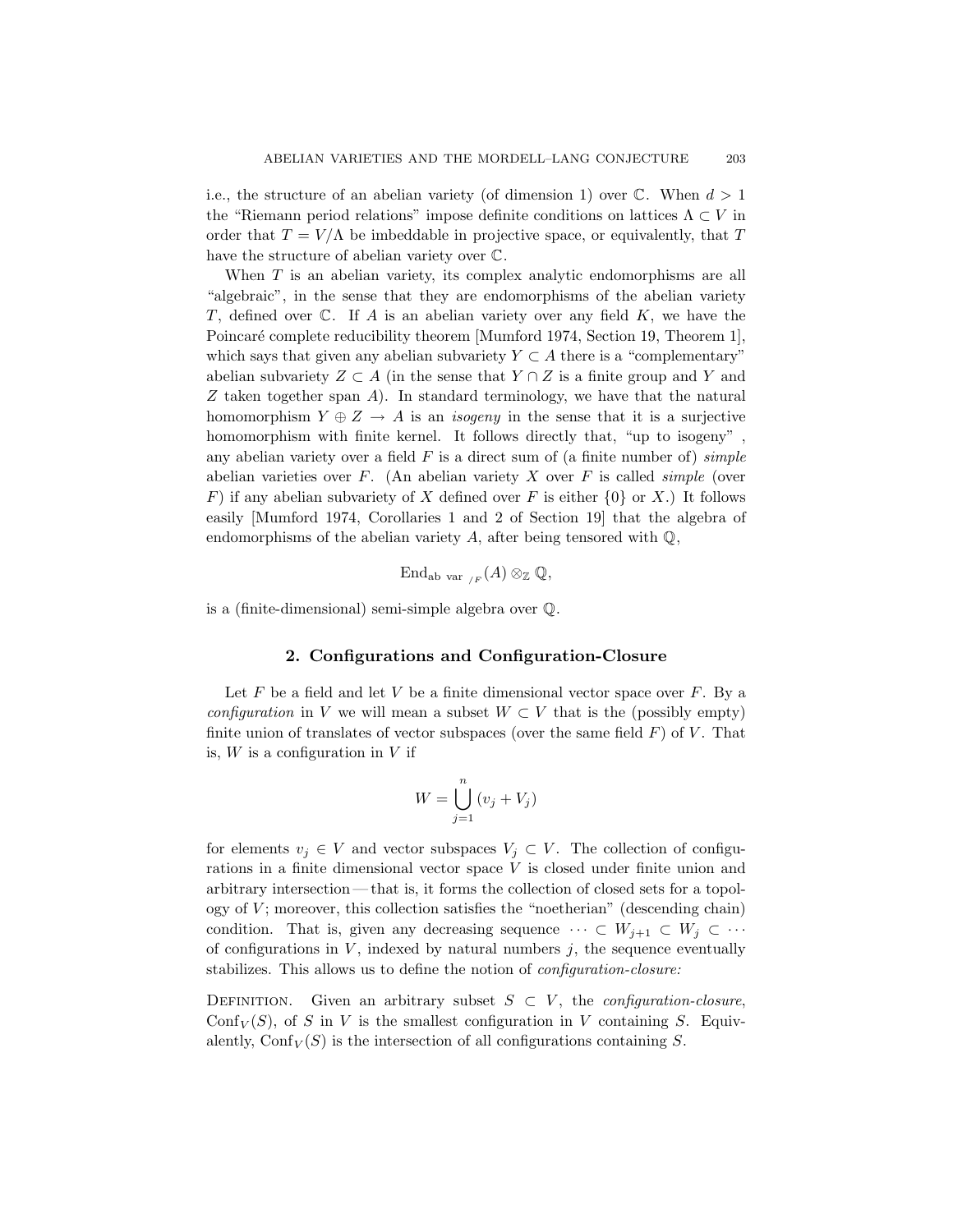A linear transformation of vector spaces,  $\phi: V \to W$ , brings configurations in the domain  $V$  to configurations in  $W$ , and the full inverse image of a configuration in W (under  $\phi$ ) is a configuration in V. If  $S \subset V$  is a subset,

$$
\phi(\mathrm{Conf}_V(S)) = \mathrm{Conf}_W(\phi S).
$$

We can carry the notion of "configuration" and "configuration-closure" to abelian varieties, or to complex tori. We do this explicitly for abelian varieties over an algebraically closed field  $K$ . Recall that if  $A$  is an abelian variety over K, and  $S \subset A(K)$  is a set of K-rational points of A, we can consider, the Zariski closure of S in A (which we denote  $\text{Zar}_{A}(S) \subset A$ ) which is defined to be the smallest closed subvariety of A whose set of K-valued points contain S. Equivalently, if you imbed A in  $\mathbb{P}^N$ , you may think of  $\text{Zar}_A(S)$  as the projective subvariety of  $\mathbb{P}^N$  cut out by the ideal of all homogenous polynomial forms which contain the set  $S$  in their zero-locus.

Now, following the pattern set in our discussion of vector spaces above, define a configuration in the abelian variety A to mean a subset  $B \subset A$  which is (possibly empty) finite union of translates of abelian subvarieties of A. That is,  $B$  is a *configuration* in  $A$  if

$$
B = \bigcup_{j=1}^{n} (a_j + A_j)
$$

for elements  $a_i \in A$  and abelian subvarieties  $A_i \subset A$ .

As with vector spaces, the collection of configurations in an abelian variety A is closed under arbitrary intersection and finite union, and satisfies the descending chain condition. Therefore, we can define the "configuration-closure" of a subset  $S \subset A(K)$  in A:

DEFINITION. Given an arbitrary subset  $S \subset A(K)$ , the *configuration-closure*, denoted Conf<sub>A</sub>(S), of S in A is the smallest configuration C in A such that  $S \subset C(K)$ .

Clearly,  $\text{Conf}_A(S)$  is a closed subvariety of A containing S, and therefore

$$
\mathrm{Zar}_A(S) \subset \mathrm{Conf}_A(S).
$$

# 3. "Absolute" Mordell–Lang in Characteristic Zero: Theorems of Faltings and Vojta

Now we put these two notions of configuration (for abelian varieties and for vector spaces) together to give two equivalent formulations of the theorem of Faltings and Vojta. Let A be an abelian variety and  $S \subset A(K)$  a subset of the group  $A(K)$  of K-rational points of A.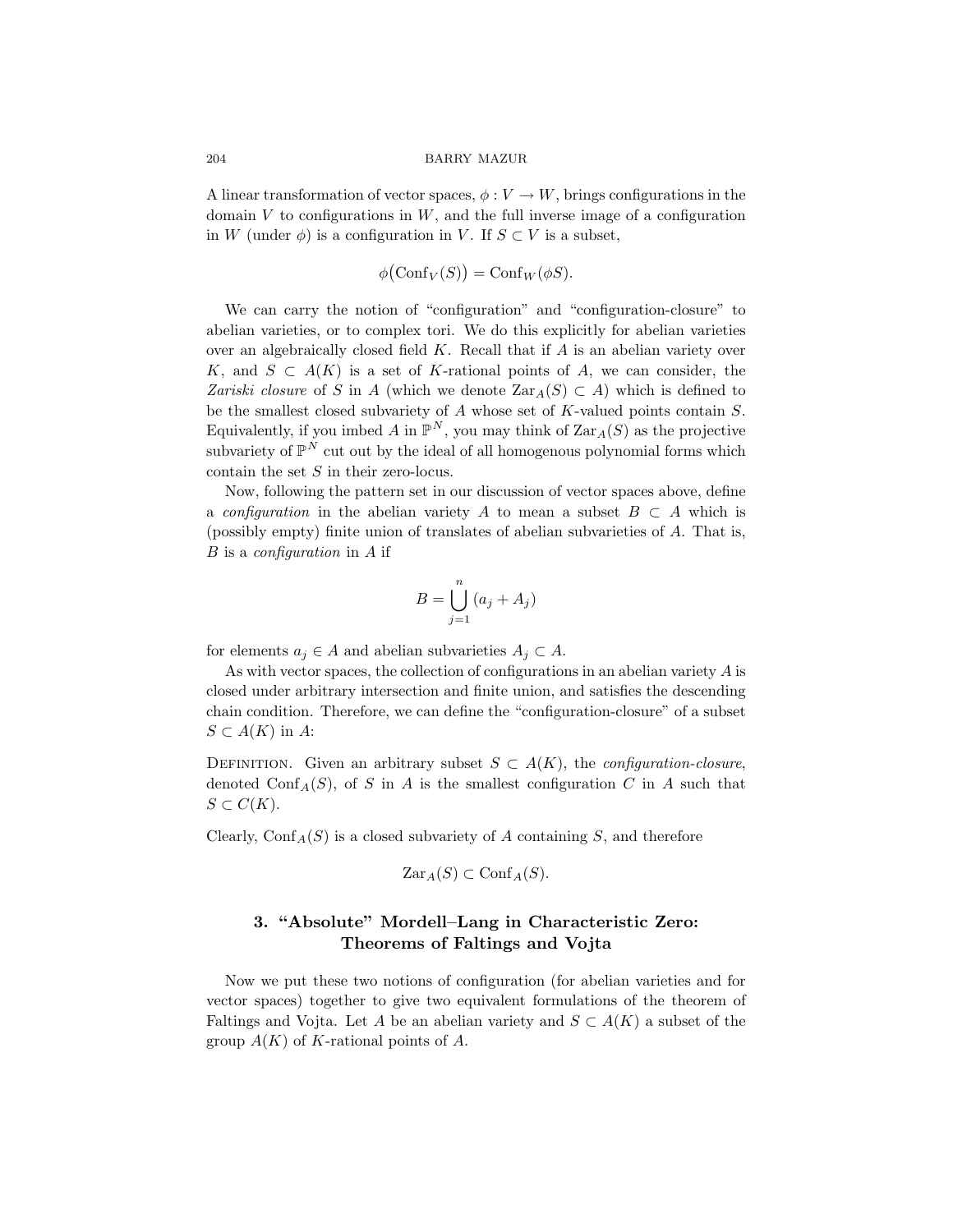Theorem 3.1 ("Absolute" Mordell–Lang in characteristic 0, first VERSION). Let K be algebraically closed of characteristic 0. If  $S \subset A(K)$  generates (or equivalently, is contained in) a finitely generated subgroup of  $A(K)$ , then the Zariski-closure of S in A is equal to its configuration-closure in A. In notation,

$$
\mathrm{Zar}_A(S) = \mathrm{Conf}_A(S).
$$

This was first proved by Faltings [1994] (the proof in that reference is made explicit only for the case of  $K = \overline{Q}$ ; but see, for example, [McQuillan 1995] and Section 7 below). Earlier [1991] he had established the special case where  $K = \overline{Q}$  and  $\text{Zar}_{A}(S)$  contains no nontrivial translated abelian subvariety. The techniques of [Faltings 1991] have, as their starting point, Vojta's proof [1991] of the classical Mordell Conjecture. The original 1960 article of Lang, which formulated the special case of the Mordell–Lang conjecture proved in [Faltings 1991], is [Lang 1960], and this was followed by stronger versions of the conjecture [Lang 1965; 1974; 1986]. For further developments extending the proofs of the Mordell–Lang conjectures to include semi-abelian varieties see [Vojta 1996], and for the strongest statement of Mordell–Lang (on semi-abelian varieties combined with the Manin–Mumford conjecture) in characteristic 0, see [McQuillan 1995].

The "classical" application of Theorem 3.1. Let the abelian variety A be defined over a number field  $L$  and let  $K$  be an algebraically closed field containing L. Denote by  $A(L)$  the group of L-rational points of A. Let  $Z \subset A$ be a closed subvariety defined over L, and suppose that  $S := Z(L)$ , the set of L-rational points of Z, is Zariski-dense in Z. By the theorem of Mordell–Weil (see [Serre 1989, Section 4.3] or [Lang 1991, Chapter I, Theorem 4.1]),  $A(L)$ is finitely generated, and so we have  $Z = \text{Zar}_{A}(S)$  and all the hypotheses of Theorem 3.1 above are satisfied  $(S = Z(L) \subset A(L) \subset A(K)$ , so S is contained in a finitely generated subgroup of  $A(K)$ ). Therefore, Z is a configuration in A. To summarize:

COROLLARY. Let A be an abelian variety defined over a number field  $L$ . Any closed subvariety of A defined over L which is the Zariski-closure of its set of L-rational points is a configuration in A; i.e., is a finite union of translates of abelian subvarieties of A.

Bogomolov and Tschinkel [1999] introduced the term potentially dense to refer to algebraic varieties  $V$  defined over number fields which have the property that, over some (possibly larger) number field  $L$ , the variety  $V$  is the Zariski-closure of its set  $V(L)$  of L-rational points. Another way of expressing the preceding corollary is to say that the closed subvarieties of an abelian variety that are potentially dense are precisely the configurations. One of the important projects in number theory these days is to understand in a more general context which algebraic varieties are potentially dense. There are many open issues here. It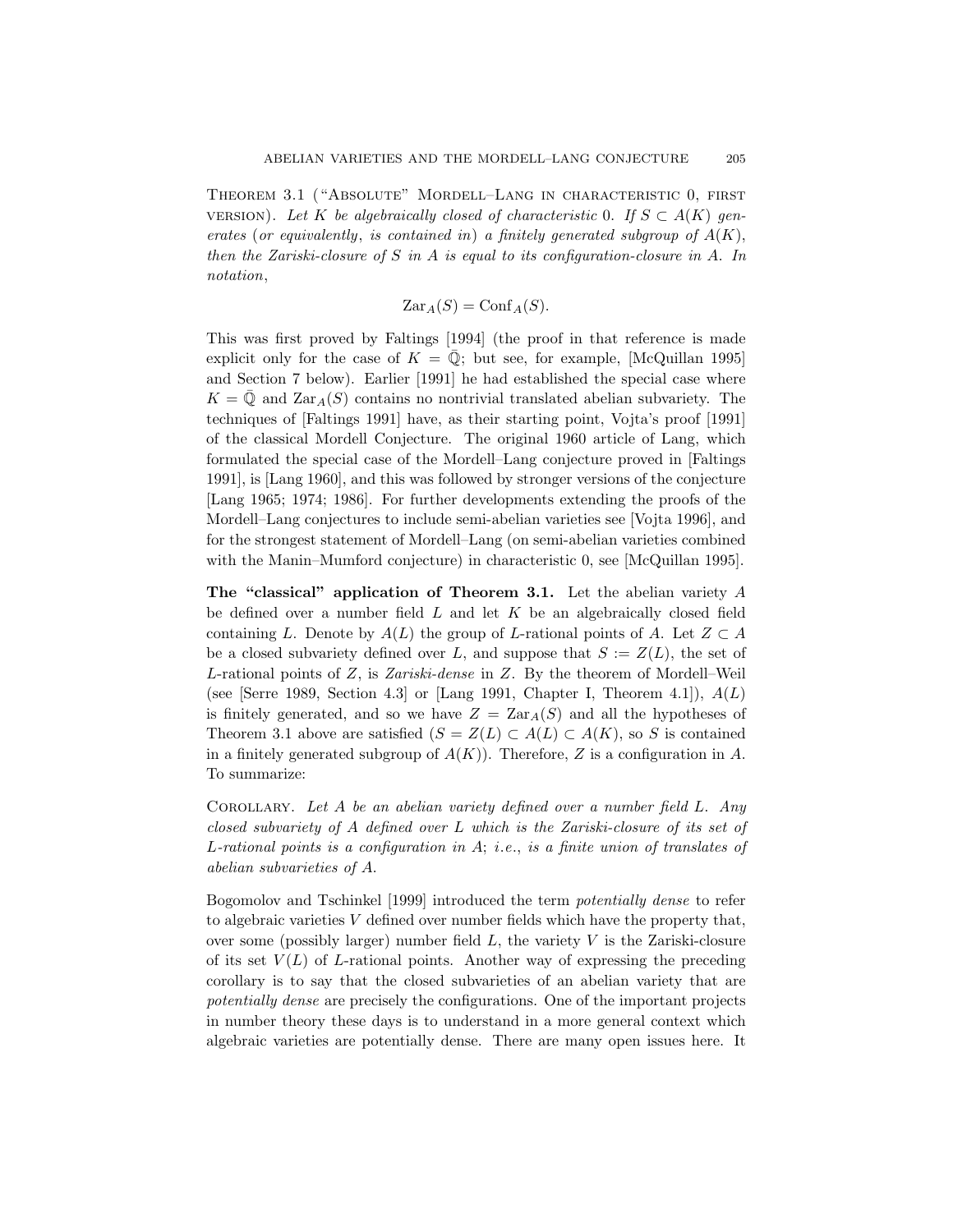is even unknown, at present, whether there exist K3 surfaces which are not potentially dense! (But see [Bogomolov and Tschinkel 1999] for elliptic K3's!)

The "classical" Mordell Conjecture can be expressed as simply saying that a smooth projective irreducible algebraic curve defined over a number field is potentially dense (if and) only if its genus is 0 or 1. The "if" part of this statement is easy (and isn't usually packaged as part of the Mordell Conjecture). It is the "only if" assertion that is deep; it follows from the preceding corollary by noting that if  $C$  is a curve of positive genus defined over a number field, then by possible extension of the number field  $L$  we can suppose that  $C$  has an  $L$ -rational point  $c \in C$ . We then can view C as a subvariety of its jacobian, call it A, defined over L, by sending a point  $x \in C$  to the linear equivalence class of the divisor  $[x] - [c]$ . The preceding corollary would then tell us that C is a configuration in A which can only be the case if its genus is 1.

The format of Theorem 3.1. Theorem 3.1 designates a class of algebraic varieties (i.e, abelian varieties) and says that if, within a variety in this class,  $S$ is a subset of points satisfying a certain "finiteness property" (i.e., is contained in a finitely generated subgroup of the Mordell–Weil group) then the Zariskiclosure of S is a very restricted type of subvariety (i.e., is a configuration). Are there analogous results in other settings? For example, take, as class of algebraic varieties, smooth cubic hypersurfaces in  $\mathbb{P}^N$ . Define the "finiteness property" on a set  $S$  of points of a cubic hypersurface  $V$  to be:  $S$  is contained in a subset of  $V$ which is *finitely generated* in the sense of the chord-and-tangent process on  $V$ . I ask this question not because I have a sense that it is worthwhile to pursue (nor do I have any specific guess regarding the types of subvarieties of  $V$  that one can get as Zariski-closures of S's which are finitely generated in the above sense) but just in order to help us think, for moment, about the formal shape of Theorem 3.1. In the same vein, one can ask the analogous (Mordell–Lang) question about complex tori (which are not necessarily abelian varieties). I did so in an early draft of this article, and I am thankful to Anand Pillay for his affirmative answer to that question; see his proof [Pillay 1999] of the fact that if T is a complex torus and  $S \subset T$  a subset which is contained in a finitely generated subgroup of T, then  $\text{Zar}_T(S) = \text{Conf}_T(S)$  if we interpret  $\text{Zar}_T(S)$ as the smallest compact complex analytic subvariety of  $T$  containing  $S$ , and  $\text{Conf}_T(S)$  the smallest finite union of translates of complex subtori of T having the property that  $S \subset \text{Conf}_T(S)$ .

Theorem 3.1 is equivalent to:

Theorem 3.2 ("Absolute" Mordell–Lang in characteristic 0, second VERSION). Let  $K$  be algebraically closed of characteristic  $0, A$  an abelian variety defined over K, and suppose that we are given a subset  $S \subset \Gamma \subset A(K)$ , where  $\Gamma$ is a finitely generated subgroup of  $A(K)$ . If  $\Gamma$  is Zariski-dense in A, and if the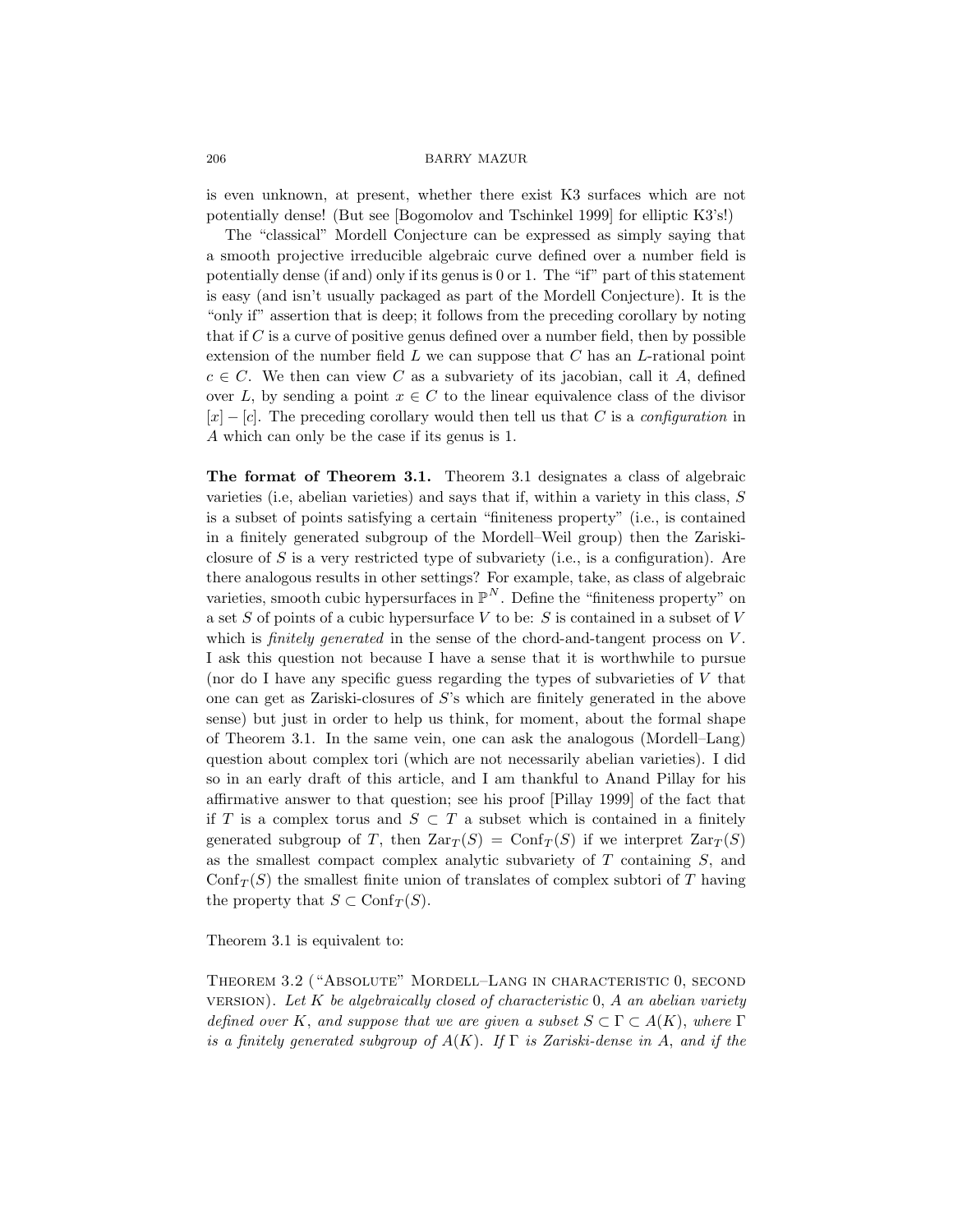configuration-closure of the image of S in the real vector space  $V = \Gamma \otimes \mathbb{R}$  is all of  $V$ , then  $S$  is Zariski-dense in  $A$ .

PROOF OF EQUIVALENCE. Suppose the truth of Theorem 3.1 and the hypotheses of Theorem 3.2. We must prove that  $S$  is Zariski-dense in  $A$ . So

$$
\mathrm{Zar}_A(S) = \mathrm{Conf}_A(S) = \bigcup_{j=1}^n (a_j + A_j) \subset A,
$$

where the  $A_j$ 's are abelian subvarieties of A and the  $a_j \in A(K)$  are points. Put  $\tilde{\Gamma}_j := (\Gamma \bigcap (a_j + A_j))$  so we have that  $S \subset \bigcup_{j=1}^n \tilde{\Gamma}_j$ . We have put the tilde on the  $\tilde{\Gamma}_j$  to remind ourselves that  $\tilde{\Gamma}_j$  isn't a subgroup of  $\Gamma$  but is rather a coset. Fix any element  $\gamma_j \in \tilde{\Gamma}_j$  and we may write  $\tilde{\Gamma}_j = \gamma_j + \Gamma_j$  for some subgroup  $\Gamma_j \subset \Gamma$ .

Therefore the image of S in  $V = \Gamma \otimes \mathbb{R}$  is contained in the union of the translates by the image of  $\gamma_i$  of  $\Gamma_i \otimes \mathbb{R}$  for  $j = 1, \ldots, n$ . Since S is configurationdense in V we must have  $V = \Gamma_j \otimes \mathbb{R}$  for some j, and for this j,  $\Gamma_j \subset \Gamma$  must be a subgroup of  $\Gamma$  of finite index. But if  $\Gamma$  is Zariski-dense in A so is every (coset of every) subgroup of finite index in Γ. We deduce that  $A_i = A$ , and since a translate of  $A_j$  is contained in the Zariski-closure of S, it follows that S is Zariski-dense in A.

Now suppose the hypotheses of Theorem 3.1 and the truth of Theorem 3.2. We must prove that the conclusion of Theorem 3.1 holds. Consider the real vector space  $V = \Gamma \otimes \mathbb{R}$ . Let  $\text{Conf}_V(S) = \bigcup_{j=1}^n (v_j + V_j) \subset V$  be the configurationclosure of the image of S in  $V = \Gamma \otimes \mathbb{R}$ , where the  $V_j$ 's are real vector subspaces of V and the  $v_j \in V$  are points. Let  $\tilde{S}_j \subset S$  be the inverse image of the affine subspace  $v_j + \check{V}_j$ , so that  $S = \bigcup_{j=1}^n \tilde{S}_j$ . Since Theorem 3.1 holds for S if it holds for each of the  $\tilde{S}_j$ 's, we need only prove Theorem 3.1 for each  $\tilde{S}_j$ . To do this we may, of course, take  $\tilde{S}_j$  to be nonempty. Make a translation of  $\tilde{S}_j$  by any element  $\tilde{s}_j \in \tilde{S}_j$  to get a set which we denote  $S_j := \tilde{S}_j - \tilde{s}_j$  and we have that Conf $V(S_j) = V_j$ , i.e., is a vector subspace of V. If  $\Gamma_j \subset \Gamma$  is the subgroup of all elements in  $\Gamma$  whose image in V lies in  $V_j$ , we have the inclusion  $S_j \subset \Gamma_j$ . By construction,  $\text{Conf}_{V_j}(S_j) = V_j$ . Let  $\tilde{A}_j \subset A$  be the Zariski-closure of the subgroup  $\Gamma_i \subset A$ .

If  $\tilde{A}_j$  were connected, then it would be an abelian subvariety of A, and the triple  $S_j$ ,  $\Gamma_j$ ,  $\tilde{A}_j$  would satisfy all the hypotheses required to apply Theorem 3.2, giving that

$$
\mathrm{Zar}_{\tilde{A}_j}(S_j) = \tilde{A}_j,
$$

thereby proving Theorem 3.1 for  $\tilde{S}_j$ . In general, let  $A_j \subset \tilde{A}_j$  be the connected component containing the identity element, so that  $\tilde{A}_j$  is a finite union of cosets of  $A_i$ . Breaking things up coset by coset, and applying the same argument as above, allows us to conclude the proof.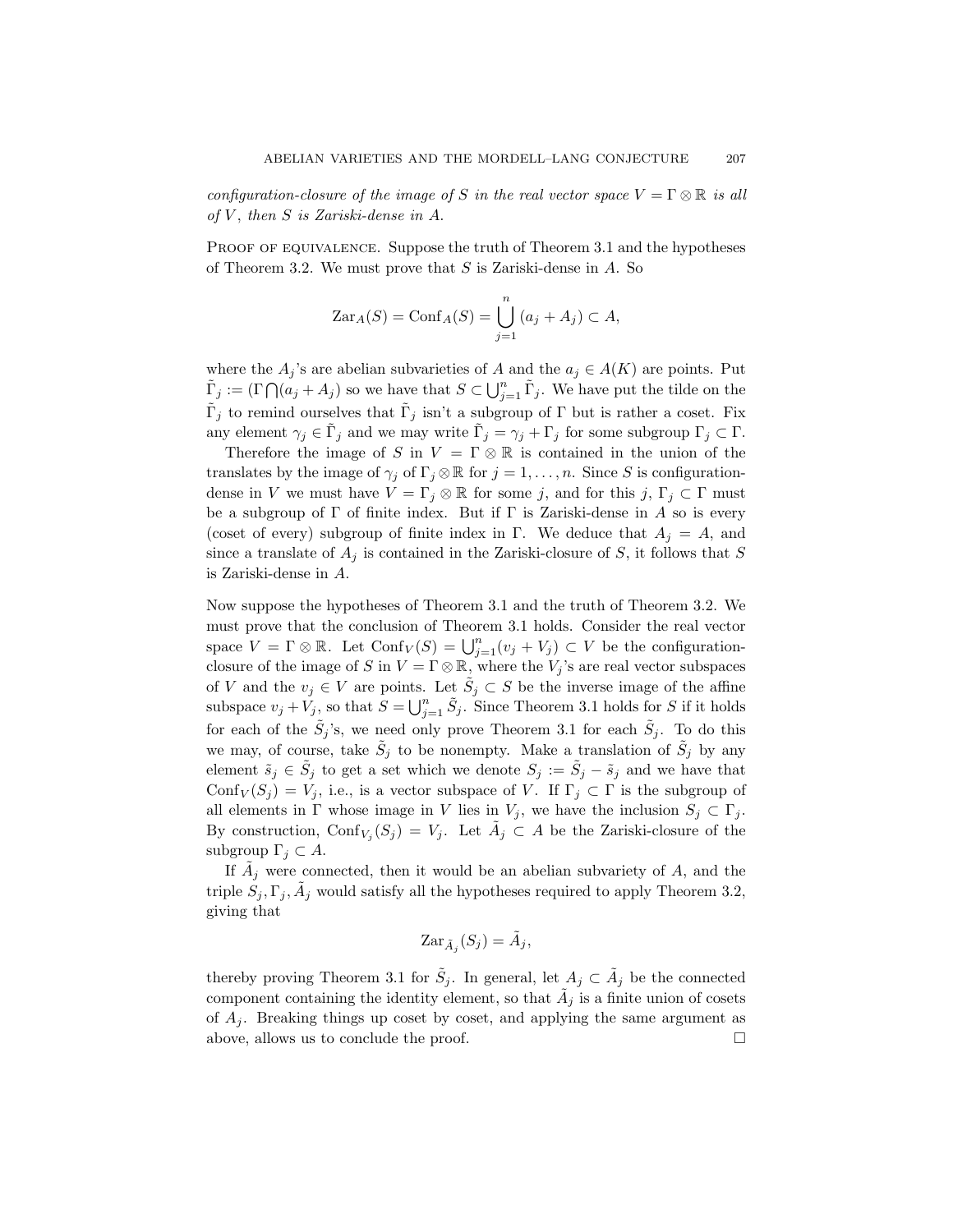About positive characteristic. In the setting of characteristic  $p > 0$ , the statement analogous to "absolute" Mordell–Lang (Theorem 3.1 or 3.2 above) is no longer true, as the following well-known counter-example will make clear. If  $C$  is any curve (of positive genus) defined over a finite field  $k$  of characteristic p, and if  $K = k(C)$  is the function field of C, then let  $C_{/K}$  be the curve over K obtained from  $C$  by extending the field of scalars from  $k$  to  $K$ . We can think of  $C_{/K}$  as the generic fiber of the constant family  $\pi : C \times C \to C$ , where  $\pi$  is projection to the second factor. There is a natural  $K$ -valued point, call it  $c$ , on  $C_{/K}$ , which can be described geometrically as the restriction to the generic fiber of the diagonal section  $C \to C \times C$ . If  $F = F_{/k} : C_{/k} \to C_{/k}$  is the Frobenius endomorphism of  $C_{/k}$  (defined on local rings by the rule:  $f \mapsto f^q$ where  $q = \text{card}(k)$ , denote by the same letter  $F = F_{/K} : C_{/K} \to C_{/K}$  the base change of the Frobenius endomorphism to K. For any natural number  $n, F<sup>n</sup>(c)$ is the restriction to the generic fiber of  $C \to C \times C$  of the graph of the *n*-th iterate of  $F_{/k}$ . The set,  $S = \{F^n(c) \mid n = 1, 2, ...\} \subset C(K)$ , of images of c under these iterations of  $F_{/K}$  is an infinite subset whose Zariski closure is therefore the entire curve  $C_{/K}$ . The Frobenius endomorphism F acting on  $C_{/K}$  induces an endomorphism  $\Phi$  of the jacobian  $A_{/K} = Pic^{o}(C_{/K})$ . Let  $\mathcal{E} := End_{K}(A)$  denote the endomorphism ring of the abelian variety A over K, so that  $\Phi \in \mathcal{E}$ . Since C is of positive genus, we have an imbedding  $\iota: C_{/K} \hookrightarrow A_{/K}$  defined by sending  $x \in C_{/K}$  to the linear equivalence class of  $[x] - [c]$  in  $A_{/K}$ . For any  $m \geq 0$  we have

$$
\Phi^m(\iota(Fc)) = \Phi^m([Fc] - [c]) = [F^{m+1}c] - [F^mc] = \iota(F^{m+1}c) - \iota(F^mc),
$$

and therefore

$$
\iota(F^nc)=\sum_{j=0}^{n-1}\Phi^j(\iota(Fc))
$$

for any  $n \geq 1$ , so that the image of S under  $\iota$  is contained in  $\mathcal{E} \cdot \iota(Fc) \subset A(K)$ which is a finitely generated subgroup of  $A(K)$  (the endomorphism ring  $\mathcal E$  of the abelian variety A being a finitely generated abelian group).

So  $\text{Zar}_A(\iota S) = \iota C \subset A$ , and therefore if C is of genus > 1,  $\text{Zar}_A(\iota S)$  is not a configuration in A despite the fact that  $\iota S$  is contained in a finitely generated subgroup of  $A(K)$ . Therefore one needs to appropriately modify the statement of "absolute Mordell–Lang" if one wishes to obtain a result which is valid in characteristic p. This is the subject of the next section.

# 4. "Relative" Mordell–Lang in All Characteristics: Theorems of Manin, Grauert, Buium, Voloch, Hrushovski, etc.

THEOREM 4.1 ("RELATIVE" MORDELL-LANG IN ALL CHARACTERISTICS). Let  $k \subset K$  be an inclusion of algebraically closed fields. Let A be an abelian variety over K having the property that no positive dimensional factor abelian variety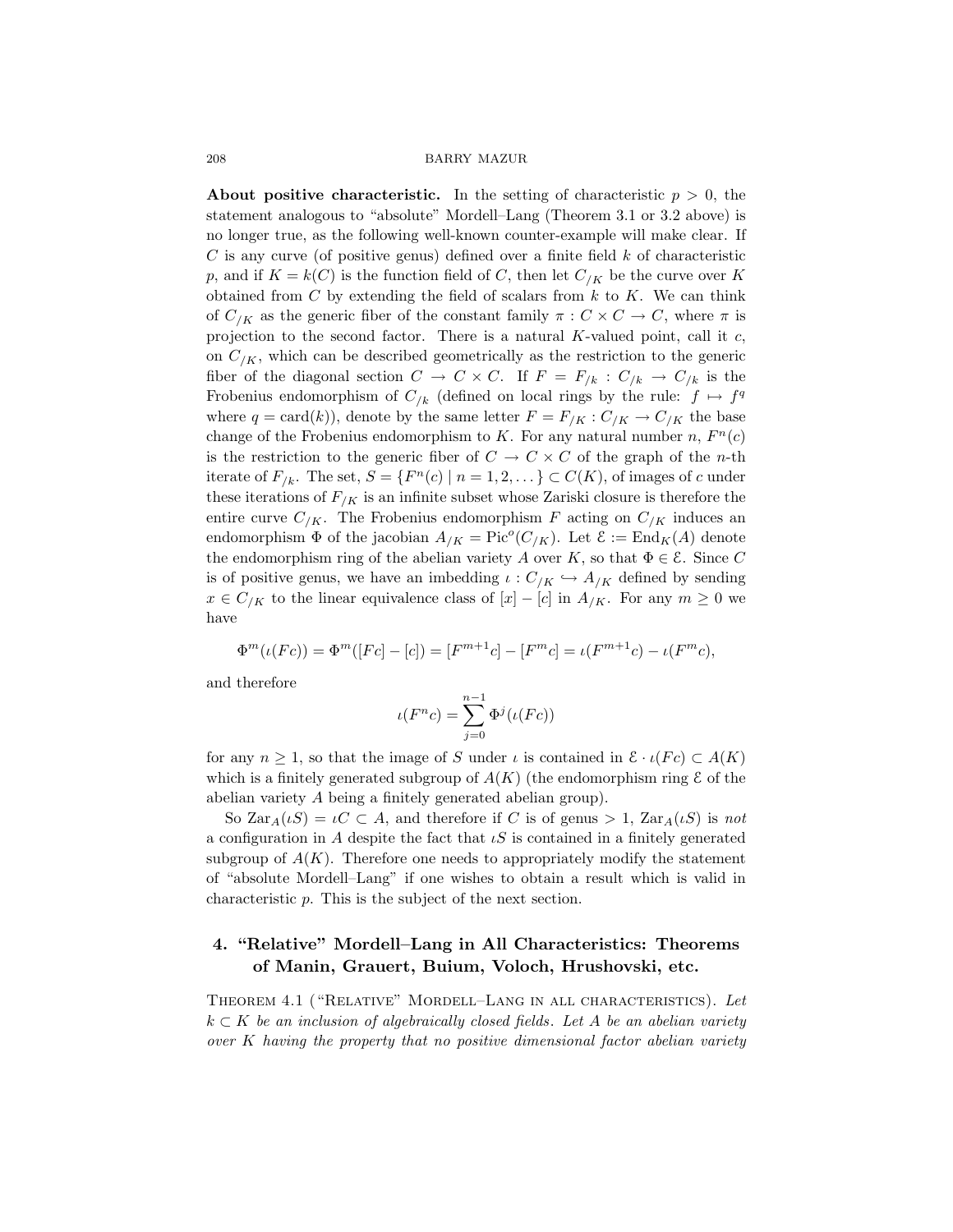of A comes by base extension from an abelian variety over k. Let  $S \subset A(K)$  be a subset generating a finitely generated subgroup of  $A(K)$ . Then

$$
\mathrm{Zar}_A(S) = \mathrm{Conf}_A(S).
$$

There is, to be sure, a large literature dealing with the "classical version" of this theorem by which I mean the special case where  $X := \text{Zar}_{A}(S)$  is a curve. This classical case was originally proved by Manin [1963] in characteristic zero. Another proof of it was given by Grauert [1965]. This latter proof was adapted by Samuel [1966] to make it work in characteristic p. In 1991, Voloch produced an extremely short, insightful, proof of this classical theorem under the auxiliary hypothesis that X is non-isotrivial, and its jacobian is ordinary [Voloch 1991].

To be sure, the statement of Theorem 4.1 in characteristic 0 is weaker than (and therefore follows immediately from) Theorem 3.1. So, it is only the characteristic p aspect of this theorem that is specifically new to our discussion. Progress towards the above theorem in characteristic  $p$  was made in [Abramovich and Voloch 1992], following on Voloch's approach. The full theorem is due to Hrushovski [1996], who writes that Buium's approach (to the characteristic 0 part of Theorem 4.1) inspired his own. Buium's ten-page paper [1992] is quite illuminating, and I would urge anyone who has not yet read it to do so! A certain universal jet space construction plays critical role in it. Briefly, given any affine smooth Cscheme S with a derivation  $\delta \in \text{Der}(\mathcal{O}_S)$ , and any S-scheme X, Buium constructs a "pro-X-scheme" (i.e., a projective system of X-schemes) jet( $X/S$ ,  $\delta$ ) (call it J, for short) and he constructs a derivation  $\delta_J$  on J lifting  $\delta$  on S such that the pair  $(J, \delta_J)$  satisfies the following universal property. For any pair  $\eta = (Y, \delta_Y)$  where Y is an X-scheme and  $\delta_Y$  is a derivation on Y lifting  $\delta$  on S, there is a unique X-morphism jet( $\eta$ ) :  $Y \to J = \text{jet}(X/S, \delta)$  which is *horizontal* in the sense that jet(η) intertwines the derivations  $\delta_Y$  and  $\delta_J$ . The method of Buium turns on the properties of jet $(X/S, \delta)$  where specifically X is a group scheme over S; this method depends especially on the manner in which finitely generated groups of S-sections in group schemes X lift to jet( $X/S$ ,  $\delta$ ). The fact that the theory of ordinary differential equations works so well in the complex analytic category is essential. In characteristic  $p$ , things aren't so smooth-going. People with some algebraic geometric background who wish to see a bridge between Buium's techniques and the model-theoretic techniques of Hrushovski might find it useful to read Chapter 2 of Scanlon's thesis [1997b], where he introduced the notion of D-rings and D-functors which serve as "jet-theoretic" technology suitable for use in characteristic p.

As with the Absolute Mordell–Lang Theorem, the "Relative" Mordell–Lang result we have just formulated has an alternate version:

Theorem 4.2 ("Relative" Mordell–Lang in all characteristics, sec-OND VERSION). Let  $k \subset K$  be an inclusion of algebraically closed fields. Let A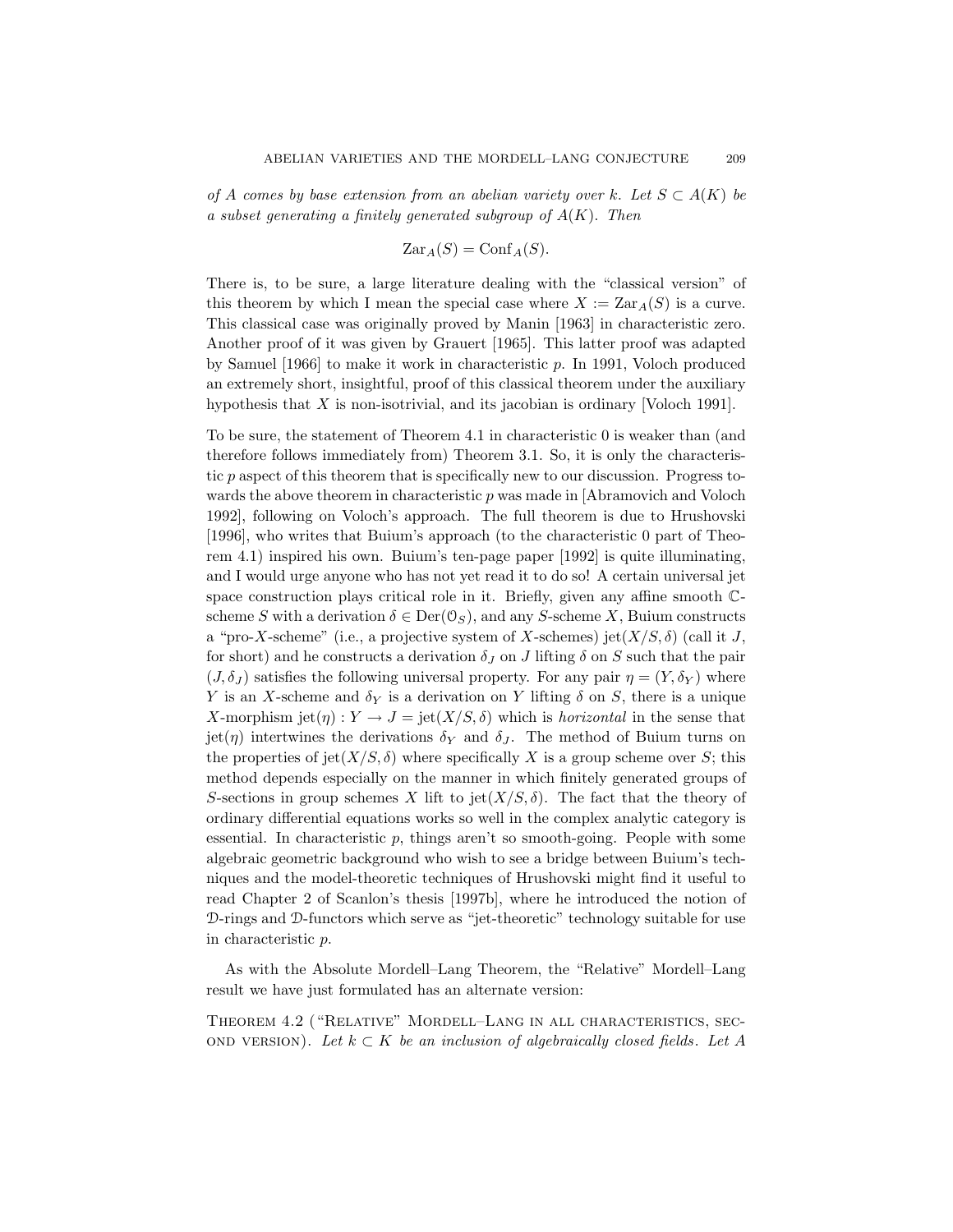be an abelian variety over K having the property that no positive dimensional factor abelian variety of A comes by base extension from an abelian variety over k and suppose that we are given a subset  $S \subset \Gamma \subset A(K)$  where  $\Gamma$  is a finitely generated subgroup of  $A(K)$ . If  $\Gamma$  is Zariski-dense in A and the configurationclosure of the image of S in the real vector space  $V = \Gamma \otimes \mathbb{R}$  is all of V, then S is Zariski-dense in A.

The equivalence between Theorems 4.1 and 4.2 is proved in exactly the same way as the equivalence between Theorems 3.1 and 3.2 were proved.

#### 5. Models in the Sense of Algebraic Geometry

If you start with the utterly general fields that appear in the statement of Theorems 3.1, 3.2, 4.1, and 4.2, here is the standard way of cutting down to the study of reasonably small fields. Consider, for example, the data of any of these theorems, say Theorem 4.2: that is, we are given  $(k, K, A, S)$  with  $k \subset K$ , an inclusion of algebraically closed fields,  $A$  an abelian variety over  $K$  having the property that no positive dimensional factor abelian variety of A comes by base extension from an abelian variety over k, and  $S \subset \Gamma \subset A(K)$ , a subset S generating Γ, a finitely generated subgroup of  $A(K)$ . Fix elements  $\{\gamma_1, \ldots, \gamma_{\nu}\}\$ that generate Γ.

If, contrary to the conclusion of Theorem 4.2, we were dealing with a counterexample to the assertion of that theorem, there would be some hypersurface  $D \subset A$  which contains S but which does not contain some element  $\gamma \in \Gamma - S$ . Call such a pair  $(D, \gamma)$  a witness to the fact that  $A, S, \Gamma$  is a counter-example to Theorem 4.2, or just a *witness* for short. Similarly we can talk about the notion of "counter-example witness" to Theorem 3.2.

Let  $k_0 \subset k$  denote the prime field (i.e., it is  $\mathbb Q$  if we are in characteristic 0 and  $\mathbb{F}_p$  if we are in characteristic p). Consider a specific set of equations defining the abelian variety  $A$  over  $K$  in projective space; for concreteness we can take A as given as an intersection of a finite collection of quadrics in some highdimensional projective space, following Mumford [1966; 1967]). These equations have, all in all, only a finite number of coefficients and so do all the coordinates (in projective space) of the finitely many points  $\gamma_1, \ldots, \gamma_{\nu}$ . If we are presented with a witness  $(D, \gamma)$  to the fact that  $A, S, \Gamma$  is a counter-example, we add to this set of coefficients of these equations the coefficients of the equations defining the hypersurface  $D$ . Letting  $C$  denote the set of all the coefficents enumerated above, we see that  $\mathcal{C} \subset K$  is finite. It follows that the subfield  $K_0 := k_0(\mathcal{C}) \subset K$ is finitely generated over the prime field  $k_0$ , and moreover we have  $S \subset \Gamma \subset$  $A(K_0)$  (and in the case where we have prescribed witness  $(D, \gamma)$  we can get that D is defined over  $K_0$  as well). We have then, a *finitely generated model* for our putative witnesses. For example, if we had a witnessed counter-example to Theorem 3.2 over any algebraically closed field  $K$  of characteristic 0 (that is, if we had A,  $\Gamma \subset A(K)$ ,  $S \subset \Gamma$ ,  $S \subset D \subset A$ , and  $\gamma \in \Gamma$  with  $\gamma \notin D$ , satisfying the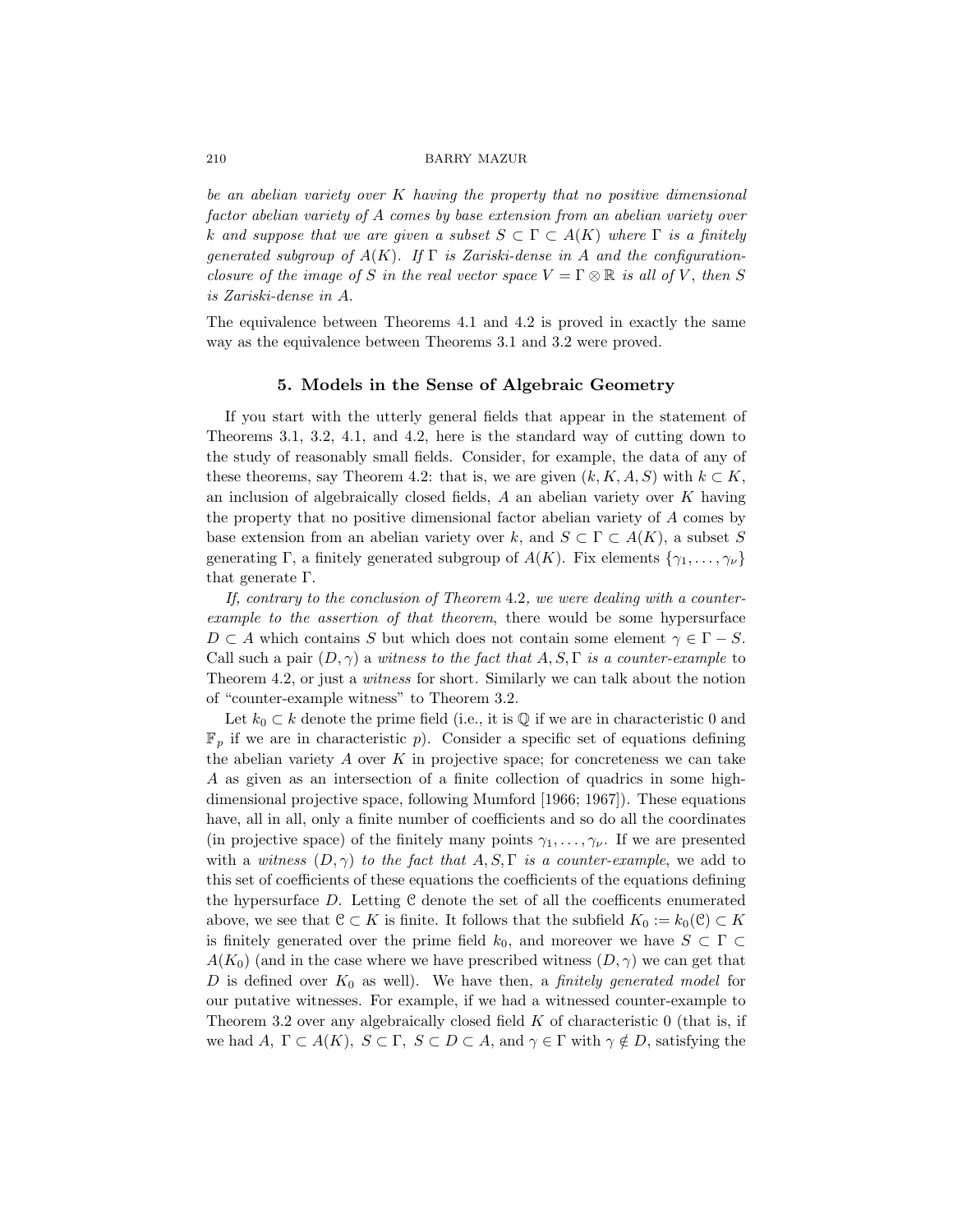hypotheses required; i.e., that A is an abelian variety,  $\Gamma$  is a finitely generated subgroup of its group of K-rational points, S is configuration-dense in  $\Gamma \otimes \mathbb{R}$ , and  $D$  a hypersurface in  $A$ ) the above discussion shows that we would also have such a witnessed counter-example all of whose ingredients are given over a field  $K_0$  which is finitely generated over  $\mathbb{Q}$ .

COROLLARY 5.1. To prove Theorems 3.1, 3.2, 4.1 and 4.2 it suffices to treat the case of fields K which are the algebraic closure of fields of finite transcendence degree over the prime fields; i.e., where  $K$  ranges through the algebraic closures of  $k_0(x_1, \ldots, x_d)$  (for  $d = 1, 2, \ldots$ ) where the  $k_0$ 's are the prime fields (so that in the case of Theorems 3.1 and 3.2,  $k_0 = \mathbb{Q}$ , and where in the case of Theorem 4.1 and 4.2, k is an algebraic closure of  $k_0$ .

**Producing a "complex" or a "p-adic" model.** In the case where K is of characteristic  $\overline{0}$  it is sometimes useful to make use of complex analytic, or  $p$ -adic analytic methods. Imagine that we have given ourselves a witnessed counterexample to Theorem 3.2, which by Corollary 5.1 can be taken to be over a field  $K_0$  which is of finite transcendence degree over  $\mathbb Q$ . Since any field of finite transcendence degree over  $\mathbb Q$  is isomorphic to a subfield of  $\mathbb C$ , we may choose an imbedding  $K_0 \hookrightarrow \mathbb{C}$  and make the base change (for our model) from  $K_0$  to  $\mathbb C$  gives us a model over the complex numbers. Similarly, let  $p$  be any prime number, and noting the fact that as an "abstract" field,  $\overline{\mathbb{Q}}_p$  is the extension of Q given by adjoining an uncountable number of independent variables and then passing to the algebraic closure of the field so obtained, we see that there exists an imbedding  $K_0 \subset \overline{\mathbb{Q}}_p$ . Identify, then,  $K_0$  with a subfield of  $\overline{\mathbb{Q}}_p$  and form the compositum  $E = \mathbb{Q}_p \cdot K_0 \subset \bar{\mathbb{Q}}_p$ . Since  $K_0$  is a finitely generated field extension of  $\mathbb{Q}, E$  is a finitely generated, algebraic, field extension of  $\bar{\mathbb{Q}}_p$ . It follows that  $E/\bar{\mathbb{Q}}_p$  is of finite degree. As before, if we make the base change (for our model) from  $K_0$  to E we get our sought-for model over E.

COROLLARY 5.2. Let  $p$  be any fixed prime number. In proving Theorems 3.1 and 3.2 by reductio ad absurdum it suffices to assume that there is a counterexample defined over a finite field extension E of  $\mathbb{Q}_p$ , and then prove its nonexistence.

Call such a putative counter-example a " $p$ -adic model" of a counter-example. If we wish, we may make a further finite extension of our base field  $E$  so that the abelian variety  $\Lambda$  of our p-adic model over  $E$  has semi-stable reduction over the ring of integers of  $E$  (by a theorem of Grothendieck [1972]). As we shall see below, if we are willing to exclude a finite set of ("bad") primes  $p$  we may find finite field extensions  $E/\mathbb{Q}_p$  and models over E for which the abelian variety A has good reduction over the ring of integers of E.

If our original putative counter-example is over a field of characteristic  $p$ , a similar argument as we have just given will allow us to produce a counter-example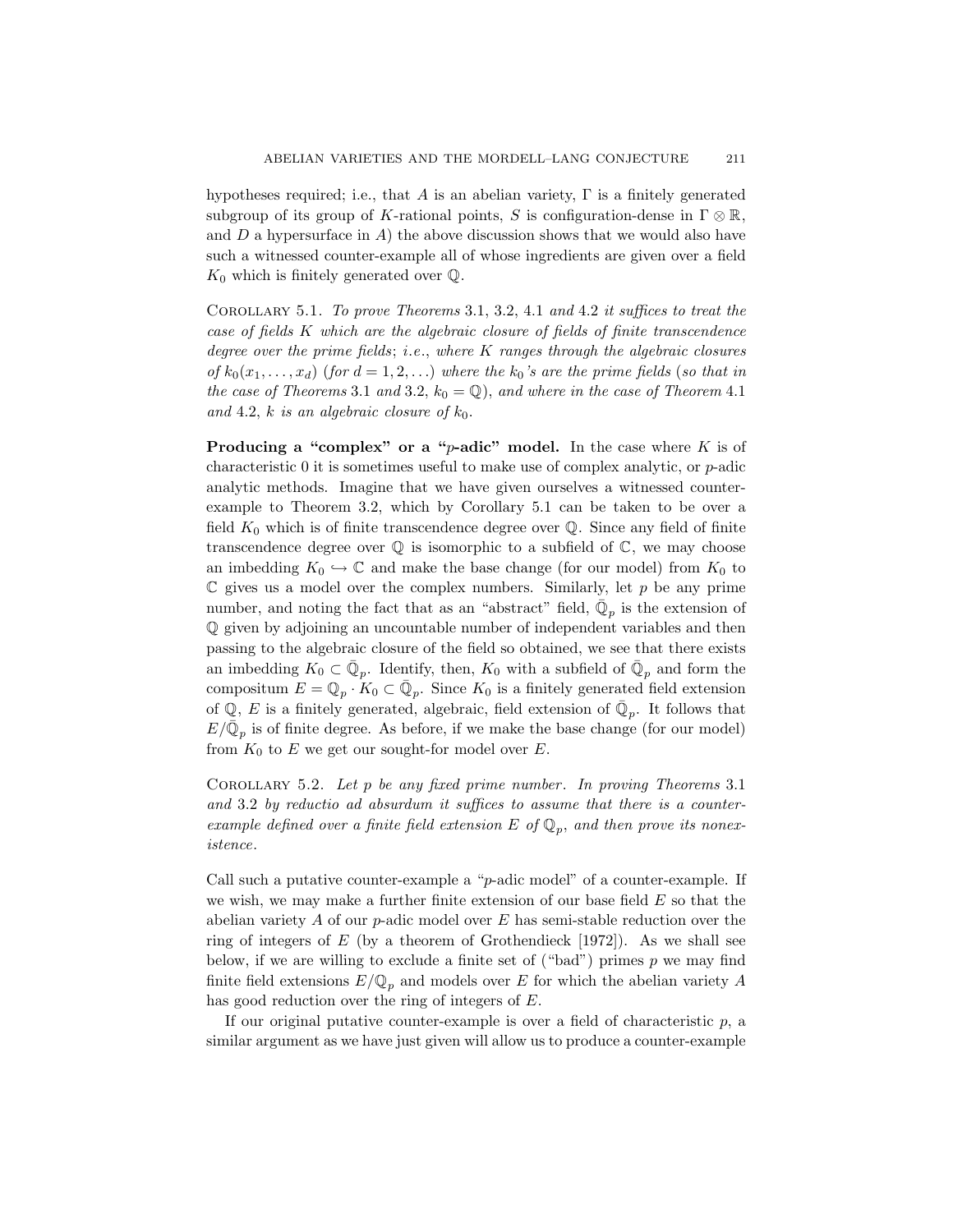over the field  $\mathbb{F}_q((t))$  of (finite-tailed) Laurent series with coefficients in a finite field  $\mathbb{F}_q$  of cardinality  $q = a$  power of p.

In our search for models, we needn't work only over fields: we can find subrings  $r_0 \subset k_0$  and  $r_0 \subset R_0 \subset K_0$  such that  $r_0$  and  $R_0$  are finitely generated rings over Z, where  $r_0 = \mathbb{F}_p$  if  $K_0$  is of characteristic p, and  $r_0 = \mathbb{Z}[1/m]$  for some positive integer  $m$  if  $K_0$  is of characteristic zero, and such that

- the equations for A give us an abelian scheme, call it  $A_0$ , such that
- the elements  $\gamma_1, \ldots, \gamma_\nu$  are  $R_0$ -valued points of the  $R_0$ -scheme  $\mathcal{A}_0$ , and
- given a specific witness  $(D, \gamma)$ , if it exists, the hypersurface D can be taken to be a relative Cartier divisor over  $R_0$ , and denoting  $W_0 := \text{Spec } R_0$  which is a scheme over  $w_0 := \text{Spec } r_0$  we may also arrange it so that (for fun)
- $W_0 \to w_0$  is a smooth surjective morphism of schemes.

We therefore have an abelian scheme

$$
\mathcal{A}_0 \to W_0,
$$

over the smooth  $w_0$ -scheme  $W_0$  with the structures described above. The "picture", when  $r_0 = \mathbb{Z}[1/m]$ , looks as follows:



At this point, here are some things we can do:

**Producing a "p-adic model" with good reduction.** If we are given a putative counter-example model over a field of characteristic 0, then  $r_0 = \mathbb{Z}[1/m]$ for some nonzero integer m, and we have our geometric model  $A_0 \rightarrow W_0$ , as above with witness  $(D, \gamma)$ , where the hypersurface D is a relative Cartier divisor over  $R_0$ , and  $R_0$  is as described above over  $\mathbb{Z}[1/m]$ , the mapping of schemes  $\pi$ :  $Spec(R_0) \to \mathbb{Z}[1/m]$  being smooth and surjective. After possibly "augmenting" m", i.e., making the base change  $Spec(R_0) \rightarrow Spec(R_0 \otimes_{\mathbb{Z}[1/m]} \mathbb{Z}[1/m'])$  for m' a suitable nonzero multiple of  $m$  (we assume this done without changing our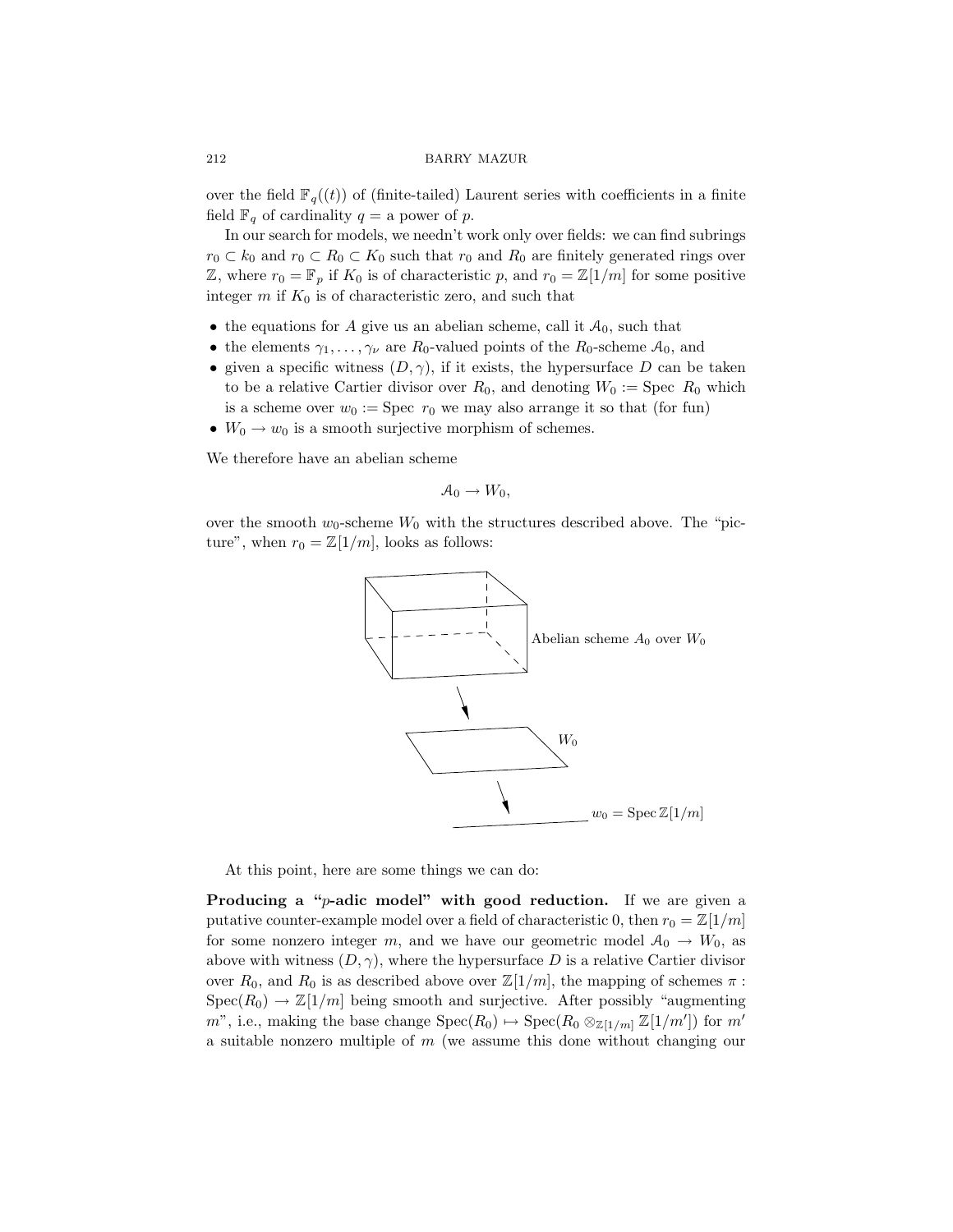notation) we can prepare the ring  $R_0$  via "Noether normalization" [Bourbaki 1972, Chapter V, Section 4, Corollary 1 so that  $R_0$  contains a polynomial ring in a finite number of variables  $\mathbb{Z}[1/m][x_1,\ldots,x_{\nu}]\subset R_0$ , and such that  $R_0$  is an integral extension of  $\mathbb{Z}[1/m][x_1, \ldots, x_{\nu}]$ . Let p be any prime number not dividing m. We choose any ring homomorphism  $\xi : \mathbb{Z}[1/m][x_1, \ldots, x_{\nu}] \to \mathbb{F}_p$ (and, of course, there are some). Now find any system of  $\nu$  elements  $\alpha_j \in \mathbb{Z}_p$ (for  $j = 1, ..., \nu$ ) which are transcendentally independent over Z taking care to choose them so that

$$
\xi(x_j) = \alpha_j \mod p,
$$

for  $j = 1, \ldots, \nu$  (and we can do this). We use this system of  $\alpha_j$ 's to imbed  $\mathbb{Z}[1/m][x_1,\ldots,x_\nu]$  in  $\mathbb{Z}_p$ . Call the imbedding  $\alpha : \mathbb{Z}[1/m][x_1,\ldots,x_\nu] \hookrightarrow \mathbb{Z}_p$ . Since  $R_0$  is an integral domain, and finitely generated and integral (hence finite) over  $\mathbb{Z}[1/m][x_1,\ldots,x_{\nu}],$  we may extend  $\alpha$  to an imbedding of  $R_0$  into a finite discrete valuation ring extension  $\mathcal{O}$ , of  $\mathbb{Z}_p$ . Making the base change from  $R_0$  to O, we transfer our model over  $R_0$  to O, and letting  $E/\mathbb{Q}_p$  be the field of fractions of  $\Theta$ , we have constructed a "p-adic model" (over the discrete valued field  $E$ ) for which the abelian variety  $\mathcal{A}_0$  has good reduction over the residue field of E.

# 6. Proof of Absolute Mordell–Lang in Characteristic 0 for Curves of Rank 1

The beautiful classical argument of Chabauty may be adapted to give an elementary proof of Theorem 3.2 when the rank of  $\Gamma$  is equal to 1. Here is the briefest sketch of this argument; for a more general statement, see [Hindry 1988, Section 7. If  $rank(\Gamma) = 1$  the condition that the configuration-closure of the image of S in the real vector space  $V = \Gamma \otimes \mathbb{R}$  is all of V boils down to simply saying that  $S$  is infinite. Since Theorem 3.2 would be immediate if  $A$ were of dimension  $\leq 1$  we may assume that the dimension of A is 2 or more. Suppose that Theorem 3.2 were false. Then there would be a hypersurface  $D$  in  $A$ containing S but not containing Γ. Now there is a "p-adic model" for this. That is, there is a prime number p and a finite extension K of  $\mathbb{Q}_p$  admitting the same situation, i.e., an abelian variety A over K and a hypersurface  $D \subset A$  over K, and  $S \subset \Gamma \subset A(K)$  all with the same properties as before (e.g.,  $S \subset D(K)$ ). The existence of such "p-adic models" is explained in Corollary 5.2 above. Choose such a p-adic model, and note that  $A(K)$  has the structure of (compact) p-adic Lie group. Let  $\Gamma$  denote the topological closure of  $\Gamma \subset A(K)$ , and note that (by the basic theory of the p-adic logarithm, which identifies an open neighborhood of A(K) with an open "additive" subgroup in  $K^{\dim A}$ ) we may identify  $\overline{\Gamma}$  with a one-dimensional p-adic Lie subgroup of the p-adic Lie group  $A(K)$ . Since  $\Gamma$  is Zariski-dense in A, it follows that any open(-closed) subgroup of finite index in  $\Gamma$ is also Zariski-dense in  $A$ . Since  $S$  is infinite, it has at least one limit point in the p-adic Lie group  $A(K)$  and all of the limit points of S lie in  $D(K) \cap \overline{\Gamma} \subset A(K)$ .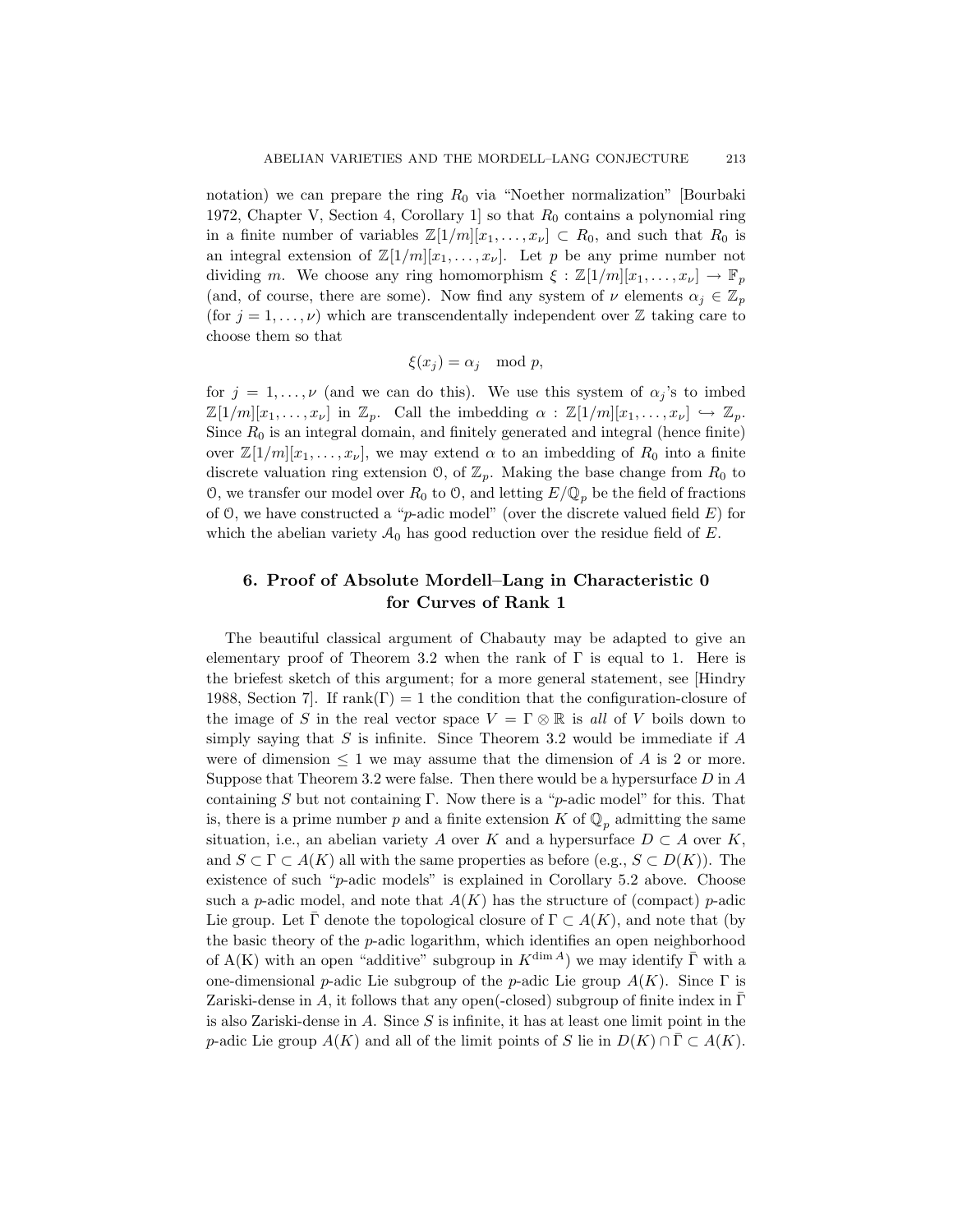

Fix a limit point  $\sigma$  of S. Consider a local equation f for D in a neighborhood  $\mathcal{U} \subset A(K)$  of  $\sigma$ . We view f as a p-adic analytic function on  $\mathcal{U} \subset A(K)$ , and restricting it to the intersection of U with the p-adic Lie subgroup  $\overline{\Gamma}$ , we see that f must vanish on some open neighborhood of  $\sigma$  in  $\mathcal{U} \cap \overline{\Gamma}$  because it vanishes on the infinite set of points of  $\mathcal{U} \cap S$  which has  $\sigma$  as accumulation point. It follows that  $\overline{\Gamma}$  is contained in a finite union of translates of D, contradicting the Zariski-density of Γ.

About effectivity. Before we can discuss the status of effectivity of the above proof, we have to reformulate the theorem that it proves in a manner so that the result is providing something for us, and only then can we unambiguously ask whether or not our proof is providing that thing "effectively". One natural reformulation is to say that given the hypotheses of Theorem 3.2, in the case where V is of dimension one, and given any hypersurface  $D \subset A$ , there are only a finite number of points in the intersection  $D \cap \Gamma$ . Now even in this restricted setting– the above Chabauty-type argument seems to be giving us the same level of effectivity (and no more) that the general results of Vojta and Faltings provide. Namely, we can refine the above argument to give a *number-effective* statement, but not, it would seem, a size-effective one. But see [Coleman 1985a]!

# 7. The Reduction of the Proof of Mordell–Lang to Global Fields

It seems that there are (at least) two possible strategies for performing this reduction step. One approach is suggested in a few words in [Faltings 1994, Section 5]. We shall, up to a certain point, give a detailed account of how to follow this out. I say "up to a certain point" because, as the reader will see, we will be asserting that a demonstration given explicitly in the literature for number fields, also works for global fields. I am thankful to Paul Vojta for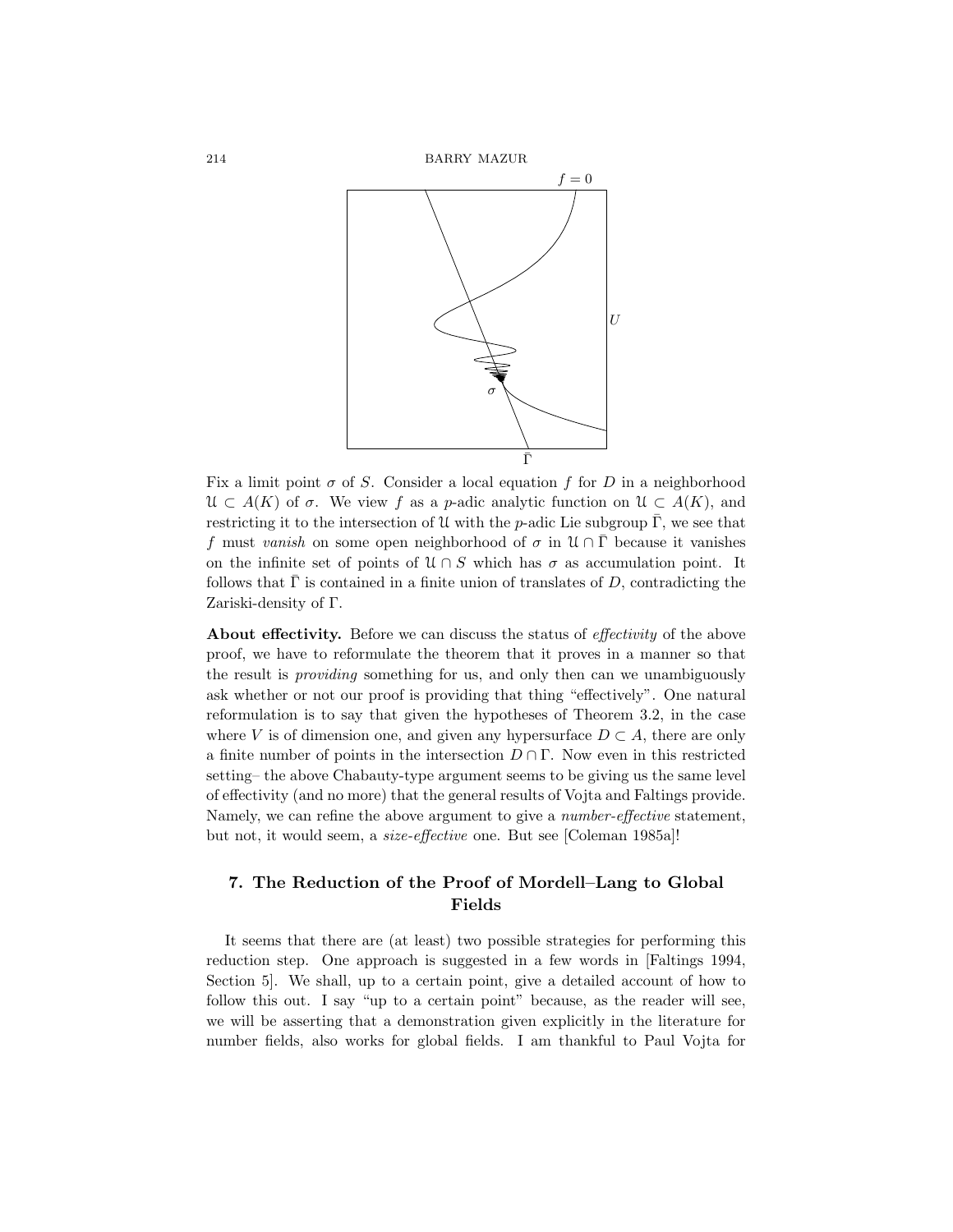substantial help here. The alternative strategy requires, among other things, an excursus about the specialization properties of maximal abelian subvarieties in subvarieties in abelian varieties (sic). All the essential materials needed for this second strategy can be found in the literature. (See [Lang 1983, Chapter 9], especially Theorem 6.2 and Corollary 6.3, together with either [Hindry 1988, Appendice I] and, in particular, Lemma A there, or alternatively [Abramovich 1994; McQuillan 1994]. For further background I found [Raynaud 1983a, Section III] helpful.) We end this section with a sketch of how this second approach works, spelling out some (minor) aspects of the proof not found in the sources. I am thankful to Michael McQuillan and Dan Abramovich for substantial help with this.

First Approach. Recall that, as in Corollary 5.1 above, we know that to prove Theorems 3.1 and 3.2 it suffices to work over base fields  $K$  which are finitely generated over  $\mathbb{Q}$ . "Filtering" such a K by a sequence of subfields, each of transcendence degree 1 over the next, we shall see that it suffices to prove appropriately stated versions of Theorems 3.1 and 3.2:

- (a) for number fields  $F$ , and
- (b) for fields F of rational functions on curves C over base fields  $F_0$ , given that we have already proved (appropriately stated versions of) Theorems 3.1 and 3.2 for  $F_0$ .

In either case, our field  $F$  will therefore have the structure of a global field and therefore it may pay to recall this fundamental notion of *global field structure* (which was given center stage in Artin–Whaples' treatment of algebraic number theory and has kept that position in every subsequent treatment of the subject). We will be referring specifically to the discussion in [Lang 1983, Chapter 2, Section 1. Recall that a valuation v on a field  $F$  of characteristic 0 is called proper if it is nontrivial, and its restriction to  $\mathbb Q$  is either trivial, the negative logarithm of ordinary absolute value or a  $p$ -adic valuation for some prime number  $p$ . (If  $F$ is of positive characteristic, for the valuation  $v$  to be *proper*, it is also required to be "well-behaved", a condition automatically satisfied in characteristic 0; see [Lang 1983].) By a *global field structure* on a field F we mean a collection of "proper" valuations  $M_F$  of F, and of multiplicities  $v \mapsto \lambda_v > 0$  for  $v \in M_F$  such that for every  $x \in F^*$ , we have the summation formula with the multiplicities  $v \mapsto \lambda_v,$ 

$$
\sum_{v \in M_F} \lambda_v \cdot v(x) = 0.
$$

Here we have written things additively, rather than multiplicatively as was done in [Lang 1983]. Our valuations  $v : F^* \to \mathbb{R}$  are related to the absolute values |  $|_v$  there by the standard formula  $v(x) = -\log |x|_v$ .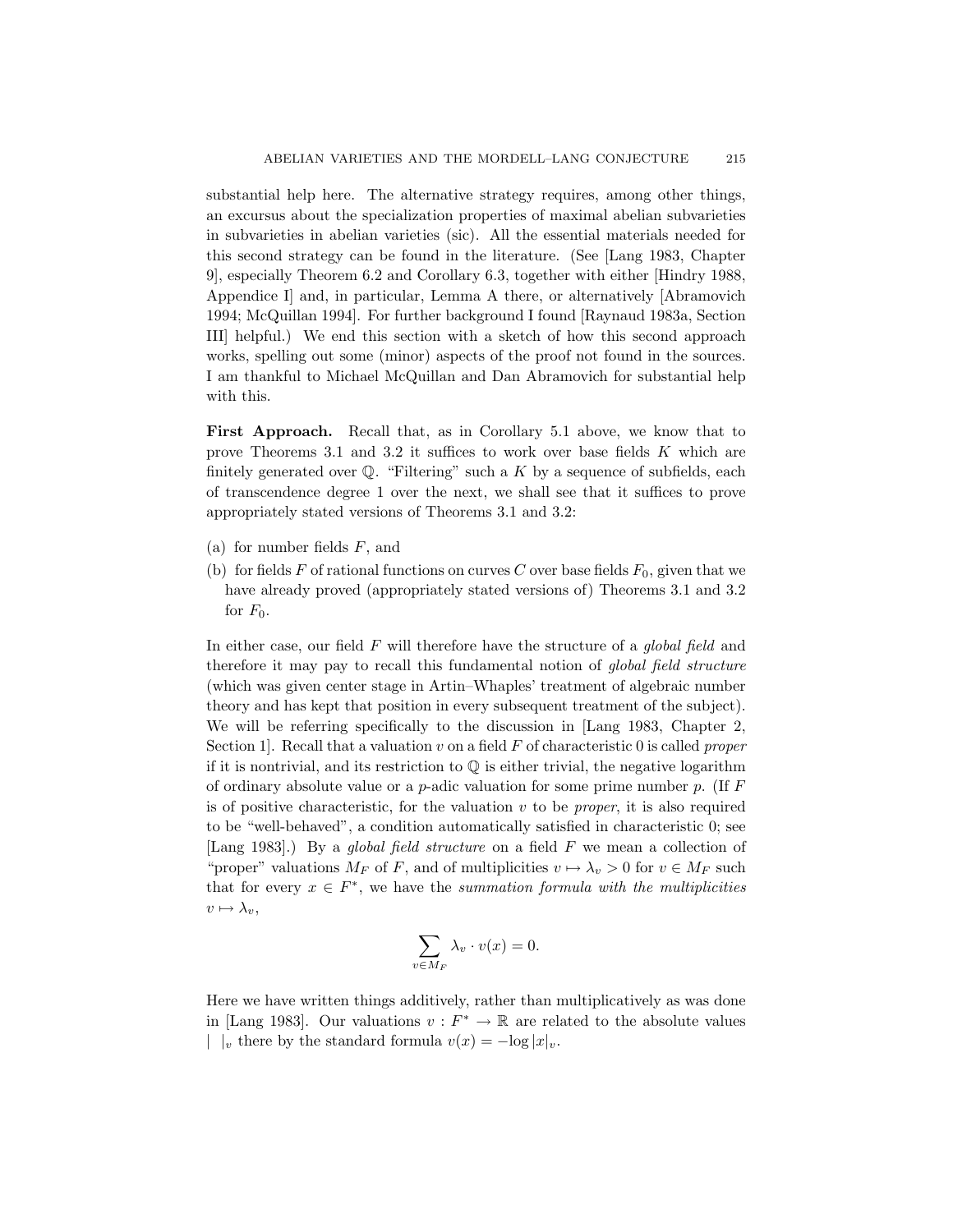Recall that if F is endowed with a global field structure, and  $E/F$  is a finite field extension, there is a unique global field structure on  $E$  extending that on F (for details, again consult loc. cit.).

The examples of global field structures are precisely the fields that enter into the cases (a) and (b) above. More precisely, if  $F$  is a number field, we take  $M_F$  to be the standard collection of normalized absolute values corresponding to the archimedean and non-archimedean places of F and  $\lambda_v$  the collection of multiplicities as set out in [Lang 1983, Chapter 2, Section 1]. If  $F$  is expressed as a field of rational functions of a proper smooth curve C defined over a subfield  $F_0 \subset F$ , i.e., if we can write  $F = F_0(C)$ , we may impose a global field structure on  $K$ , again in the standard manner (see loc. cit.). Note that if  $F$  is of transcendence degree at least 2 over the prime field, there are *many* possible global field structures we can impose on  $F$ . Nevertheless (when no confusion can arise) a field  $F$  endowed with a specific global field structure will be called a "global" field" and we will denote it (along with its global field structure) simply  $F$ .

Given a global field F, with  $\bar{F}/F$  an algebraic closure, it is standard (see [Lang 1983, Chapters 3–5] for the details) to define the associated height function on  $\overline{F}$ -rational points of N-dimensional projective space (any N)

$$
h_F: \mathbb{P}^N(\bar{F}) \to \mathbb{R}.
$$

If  $\iota: X \hookrightarrow \mathbb{P}^N$  is a projective variety defined over F, we can restrict the above height function to  $\bar{F}$ -rational points of X and divide by the degree of X to obtain a height function "on  $X$ " which we denote

$$
h_{F,X,\iota}:X(\bar{F})\to\mathbb{R};
$$

that is,  $h_{F,X,\iota}(P) = \frac{1}{d} \cdot h_F(\iota(P))$  where  $d =$  the degree of the projective variety  $u(F) \subset \mathbb{P}^N$ . [In the special case where  $Pic(F) = \mathbb{Z}$  (e.g., if  $F = C$  is a smooth projective curve), dividing by d has the effect of making the real-valued function  $h_{F,X,\iota}$  on the set  $F(K)$  independent (modulo bounded functions) of the projective imbedding  $\iota$ ; i.e., it depends only on the global field F and X (mod  $O(1)$ ).

Given a global field  $F$ , an abelian variety  $A$  defined over  $K$ , and a line bundle L over A defined over  $F$ , we also have the normalized Néron–Tate height function on  $\overline{F}$ -rational points of A [Lang 1983, Chapter 5, Section 3]

$$
\hat{h}_{F,A,L}:A(\bar{K})\to\mathbb{R}.
$$

All of these height functions depend upon the global field structure of F.

The Ueno–Kawamata structures on subvarieties of abelian varieties. For a compendium of the results we are about to cite, and for complete references to the literature containing their proofs, see [Lang 1991, Chapter I, Section 6]. Recall *Ueno's Theorem* (loc. cit.), which says if  $X \subset A$  is an irreducible subvariety of an abelian variety (over a field) and if  $B \subset A$  is the connected component of the subgroup of translations of A that preserve X, then if  $Y := X/B \subset A/B$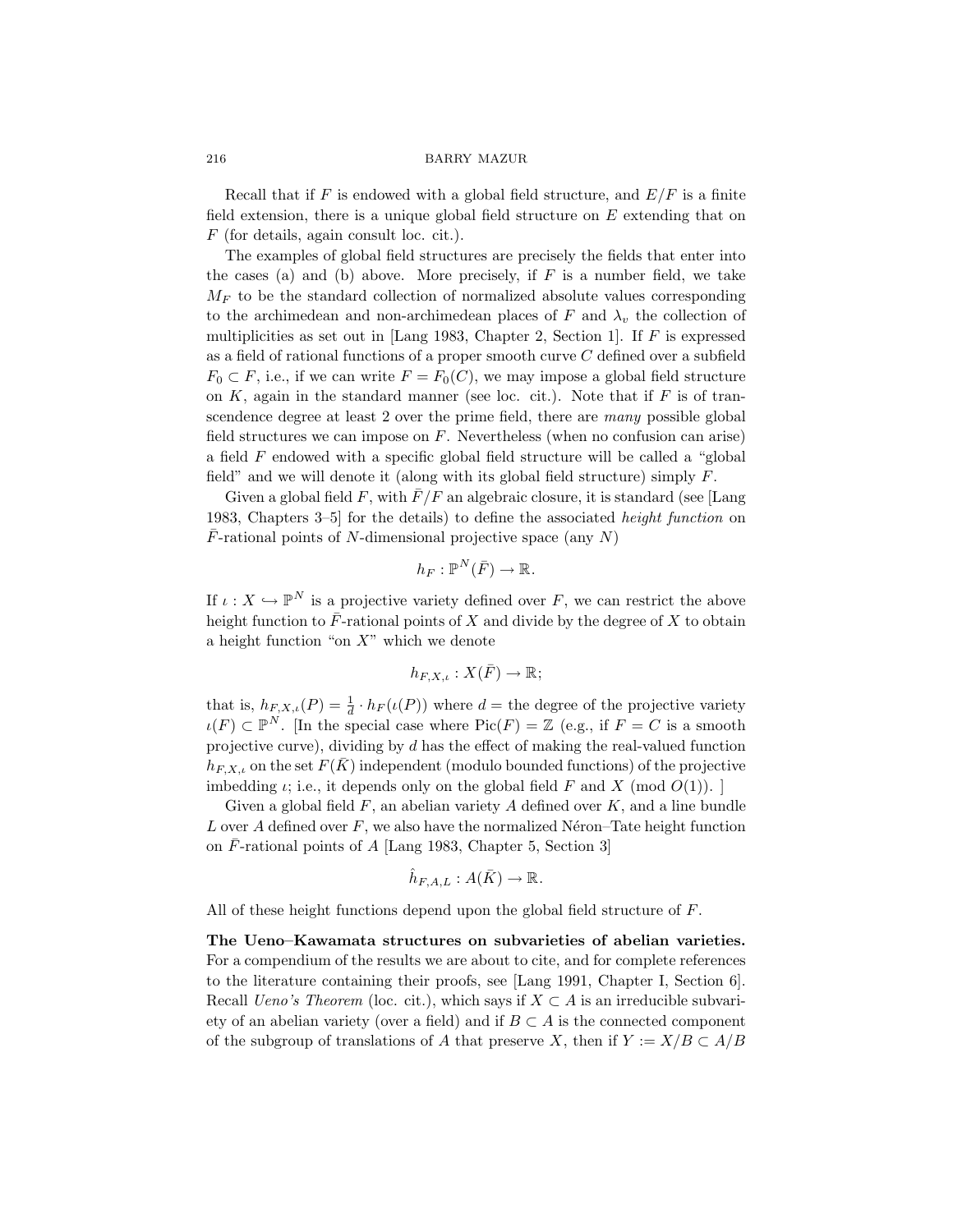is the quotient variety of  $X$  under the action of the group  $B$  we have that  $Y$ is a variety of general type (or, in the terminology of [Lang 1991], is pseudocanonical). Refer to the morphism  $X \to Y$  as the *Ueno fibration* of X. Recall Kawamata's Structure Theorem that says if  $X \subset A$  is an irreducible subvariety of general type (alias: pseudo-canonical) and the base field is of characteristic 0, then there is a finite number of proper subvarieties  $Z_i \subset X$   $(i = 1, \ldots, \nu)$  whose Ueno fibrations  $Z_i \to Y_i$  have positive fiber dimension, and such that any finite union of translates of nontrivial abelian subvarieties in  $X$  is actually contained in

$$
Z := \bigcup_{i=1}^{\nu} Z_i \subset X.
$$

Refer to  $Z \subset X$  as the Kawamata locus of X.

THEOREM 7.1 (FALTINGS, EXTENDING THE METHOD OF VOJTA). Let  $F$  be a global field of characteristic  $0, A$  an abelian variety over  $F$ , and  $L$  any line bundle over A (defined over F). Let  $X \subset A$  be an irreducible subvariety of general type (defined over F) and  $Z \subset X$  its Kawamata locus. Then the set of F-rational points on X not lying in Z has bounded (Néron–Tate) height. That is, there is a bound B such that

$$
\hat{h}_{F,A,L}(x) \le B
$$

for all  $x \in X(F) - Z(F)$ .

For a proof of this the reader might consult [Faltings 1994]; in that reference Faltings only states the theorem for  $F$  a number field, but his proof goes through, word-for-word, for global fields of characteristic 0. Vojta [1993] has given another account of the proof of this same result (also stated only for number fields, but he assures me that his account of the proof works as well, with no change, in the context of global fields).

We shall now sketch the proof of why the preceding theorem implies Theorem 3.1 (and therefore also Theorem 3.2). Firstly, let  $A$  be an abelian variety over  $F$ and  $S \subset A(F)$  as hypothesized in Theorem 3.1, where F is a field which is finitely generated over Q. We shall prove Theorem 3.1, in effect, by induction on the transcendence degree of  $F$ , and the dimension of  $A$ . We view  $F$  with a given global field structure, coming either because  $F$  is a number field, or else by writing  $F = F_0(C)$  where C is a curve. In the latter case, we may assume by induction that Theorem 3.1 holds for abelian varieties  $A_0$  over the field  $F_0$ , and for subsets  $S_0 \,\subset A_0(F_0)$  generating finitely generated subgroups. We may also assume that Theorem 3.1 holds for abelian varieties over  $F$  of strictly lower dimension than the dimension of A. Consider  $\text{Zar}_{A}(S)$ , the Zariski-closure of the set S.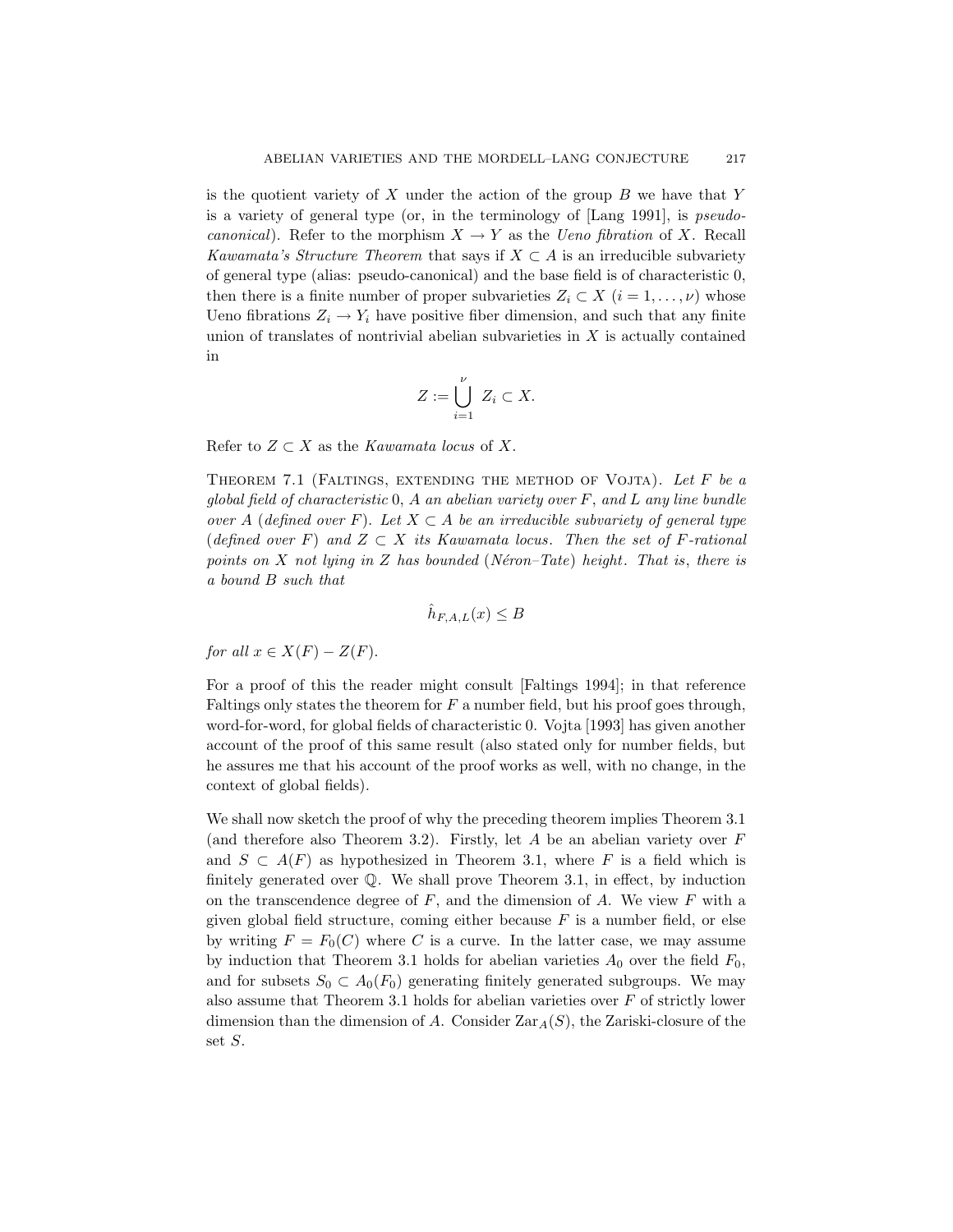Step 1. Reduction to the case where  $\text{Zar}_{A}(S)$  is an irreducible variety of general type. Writing  $\text{Zar}_A(S) = \bigcup_j X_j$  as a finite union of irreducible varieties, we may cover the set S by a finite union of subsets  $S_j = S \cap X_j(F)$  and note that it suffices to prove Theorem 3.1 for each of these  $S_i$ 's separately. We may assume, therefore, that  $X := \text{Zar}_A(S)$  is irreducible, and then, using Ueno's Theorem, we pass to an appropriate quotient abelian variety of  $A$  in which  $X$  is of general type. Here, note that in this reduction step we have possibly reduced (but we have not increased) the dimension of A.

Step 2. Applying the theorem. We apply the above theorem for a choice of ample line bundle  $L$  over  $A$  to get that there is a bound  $B$  such that  $S$  breaks up into the union of two sets, the part of S contained in  $Z, S_1 := S \cap Z(F)$  and the part of small height,

$$
S_2 := \{ x \in S \mid \hat{h}_{F,A,L}(x) \le B \}.
$$

Now we can apply Step 1 again to  $S_1$ , and note that here the application of Step 1 is guaranteed to *reduce* the dimension of the ambient abelian variety  $A$ ; our inductive hypothesis therefore proves Theorem 3.1 for  $S_1$ . We may assume, then, that

$$
S = S_2 = \{ x \in S \mid \hat{h}_{F,A,L}(x) \le B \}.
$$

If  $F$  is a number field, it follows that  $S$  is finite, and so again Theorem 3.1 follows. We have reduced ourselves, therefore, to the case where  $F = F_0(C)$ and  $S$  is of bounded height. After applying Step 1 again, we may assume that  $X := \text{Zar}_{A}(S)$  is irreducible (of general type). Let  $B \subset A$  be the  $F/F_0$ -trace (that is, the "largest abelian subvariety of A defined over  $F_0$ "; [Lang 1991, Chapter I, Section 4) and apply [Lang 1983, Chapter 6, Theorem 5.3] to guarantee that  $S$ is contained in a finite union of cosets of  $B(F_0)$  (in  $A(F)$ ). In particular, S is contained in a configuration in A consisting of a finite union of translates of B. We may assume that one of these translates covers  $X$ , and translating back to the origin, we may simply assume now that  $S \subset B(F_0)$ . Since, by our inductive hypothesis, Theorem 3.1 holds for the abelian variety  $B$  over the field  $F_0$  and for  $S \subset B(F_0)$ , we are done.

Remarks regarding the second method. Here, as mentioned above, the relevant literature is [Lang 1983, Chapter 9] and either [Hindry 1988, Appendice I] or [Abramovich 1994; McQuillan 1994]. To be brief, we start by performing Step 1 of the first method, and therefore we have reduced ourselves to proving, simply, that if A is an abelian variety over K a field finitely generated over  $\mathbb{Q}, \Gamma \subset A(\mathcal{K})$  is a finitely generated group, and  $X \subset A$  is an irreducible subvariety of general type, then  $X \cap \Gamma$  is not Zariski dense in X. For short, refer to the triple  $(A, \Gamma, X)$  as ξ. Also, by induction we assume that this has already been proved for all triples  $\xi' = (A', \Gamma', X')$  satisfying the same properties (meaning that A' an abelian variety over  $\mathcal{K}, \Gamma'$  a finitely generated subgroup of the Mordell–Weil group of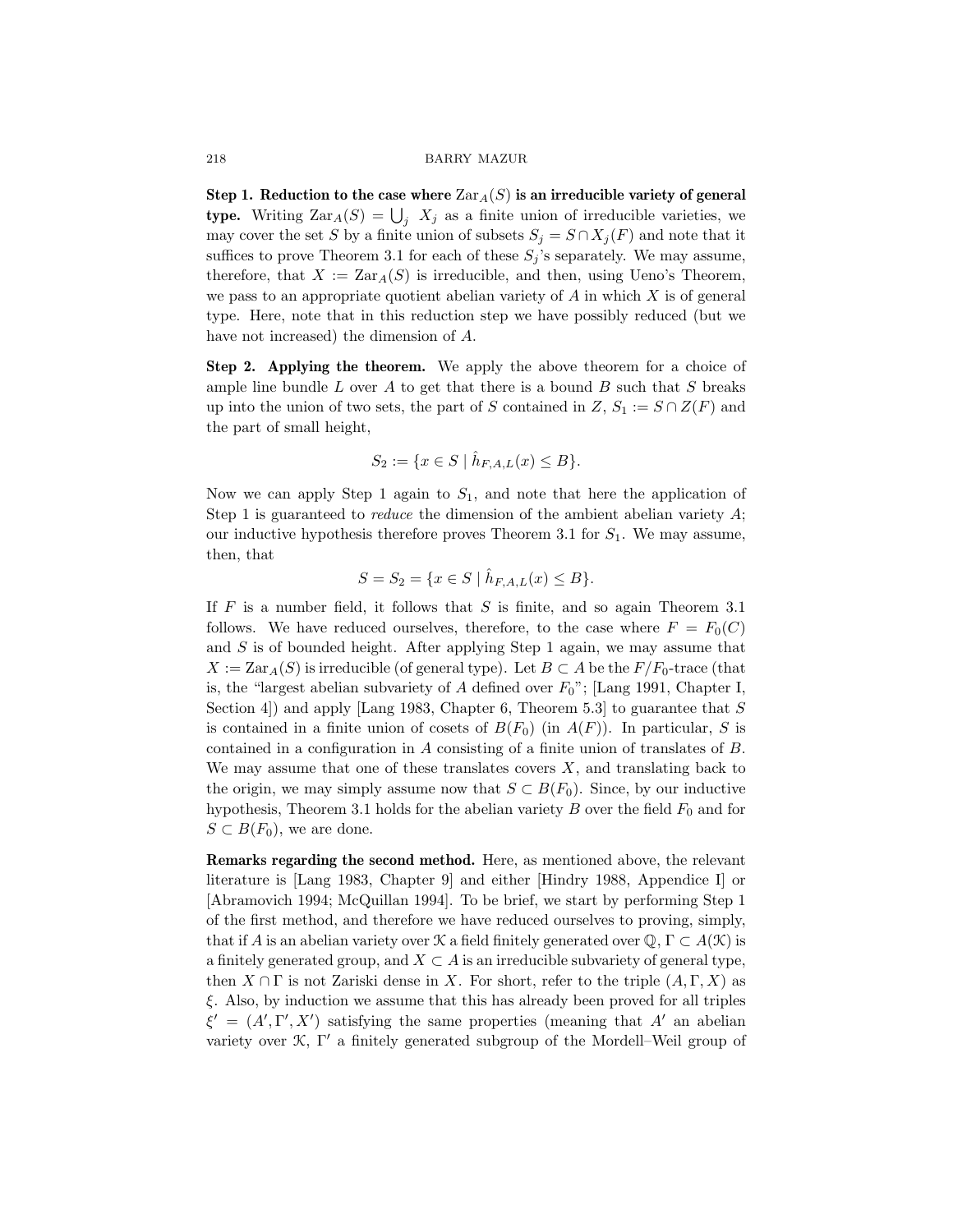A' ,and  $X' \subset A'$  a subvariety of general type) where X' is of dimension strictly smaller than X and  $\dim(A') \leq \dim(A)$ , or A' is of dimension strictly smaller than A. Moreover, we assume Mordell–Lang for number fields!

Also, we will be availing ourselves of a *good* model of  $\xi$  over R, an integral domain and regular, finitely generated over  $\mathbb{Q}$ , whose field of fractions is  $\mathcal{K}$ . We will be explaining what we mean by *good* presently. But we begin with a model of the following form: an abelian scheme A over R, and  $\Gamma \subset A(R)$  a finitely generated subgroup of the Mordell–Weil group over R, and  $X \subset A$  a closed irreducible subvariety flat over R, such that the fiber of the triple  $\xi_R = (A, \Gamma, X)$ over  $\mathcal K$  is  $\xi$ .

**Ueno–Kawamata collections.** For any homomorphism  $R \to K$ , with K a field, let  $\xi_{/K} = (A_{/K}, \Gamma_{/K}, X_{/K})$  denote the "fiber" of our triple over K. We may apply the Ueno–Kawamata theory to the subvariety  $X_{/K} \subset A_{/K}$  obtaining the Kawamata locus  $Z(X_{/K}, A_{/K}) \subset X_{/K}$  and after possible finite field extension of K we may write  $Z(X|K, A/K) = \bigcup_{j=1}^{k} Z_j(X/K, A/K)$  with  $Z_j$  geometrically irreducible, and having Ueno fibrations denoted  $\eta_j : Z_j \to X_j$  where the mapping  $\eta_i$  is induced from the natural projection  $A \to A/A_i$  for  $A_i$  some abelian variety of positive dimension, and such that  $X_j \subset A/A_j$  is of general type. We define inductively, a (finite) set  $\mathcal{C}(A_{/K}, X_{/K})$  of pairs  $(B, Y)$ , such a pair consisting of an abelian subvariety of positive dimension  $B \subset A$  and an irreducible subvariety of general type  $Y \subset A/B$ . For this purpose we note that single points are deemed to be of general type (and, of course, the Kawamata locus of a point is empty). An inductive definition of the *Ueno–Kawamata Collection* can be culled from the following axioms:

- **0.** If  $A_{/K} = 0$  then  $\mathcal{C}(A_{/K}, X_{/K})$  is empty.
- 1. If the Kawamata locus of  $X_{/K}$  is empty, and  $A_{/K}$  is of positive dimension, then  $\mathcal{C}(A_{/K}, X_{/K})$  consists of the single element  $(A_{/K}, X_{/K})$ .
- 2. Keep the notation as in the preceding paragraph, but drop the subscript  $/K$ in some of the terms to make it easier to read. For each index  $1 \leq j \leq \nu$ and each pair  $(B', Y') \in \mathcal{C}(A/A_j, X_j)$  form the pair  $(B, Y)$  where  $B \subset A$  is the abelian subvariety which is the inverse image in A of  $B' \subset A/A_j$  under the homomorphism  $A \to A/A_j$ , and where  $Y \subset A/B$  is the subvariety  $Y' \subset$  $(A/A_i)/B' = A/B$ . The elements of the set  $\mathcal{C}(A_{/K}, X_{/K})$  are precise all these pairs  $(B, Y)$  together with the pair  $(A_{/K}, X_{/K}).$

We have a partial ordering on Ueno–Kawamata collections where, by definition,  $(B', Y') \leq (B, Y)$  if  $B \subset B'$  and the inverse image of Y' in  $A/B$  is contained in  $Y$ .

"Good" Models. Consider  $\xi_R = (A, \Gamma, X)$ , as described above, and the Ueno-Kawamata collections  $\mathcal{C}(A_{/K}, X_{/K})$  for each homomorphism  $R \to K$  where K is a field. We say that our model is good if there is a collection which we can denote  $\mathcal{C}(A_{/R}, X_{/R})$  of pairs  $(B_{/R}, Y_{/R})$  where  $B_{/R} \subset A_{/R}$  is an abelian subscheme over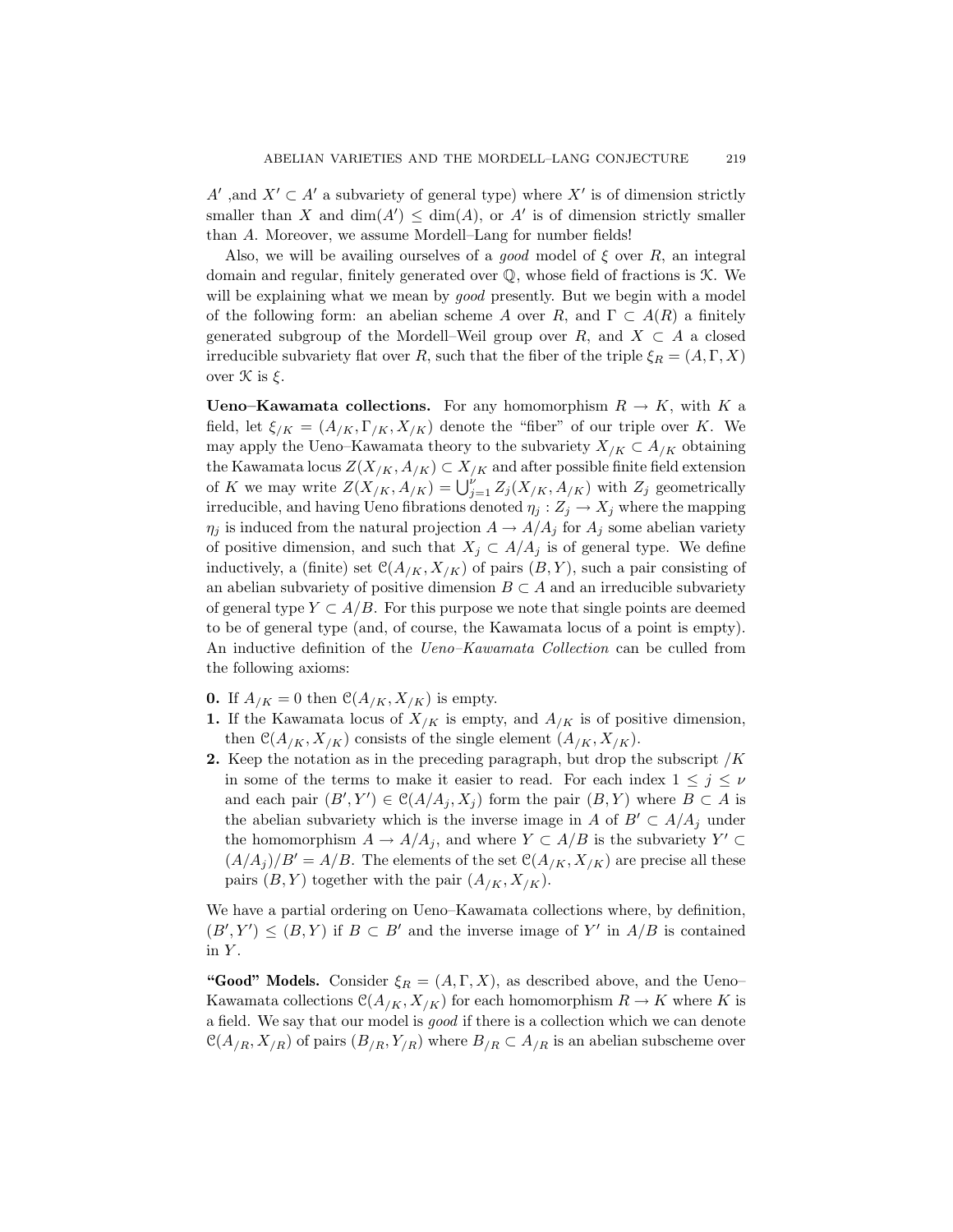R, and  $Y_{/R} \subset (A/B)_{/R}$  is a closed subscheme, flat over R, with the following property:

"THE UENO–KAWAMATA COLLECTION SPECIALIZES WELL": For each  $R \to K$ , with K a field, the "fiber" of the collection of pairs  $\mathcal{C}(A_{/R}, X_{/R})$  over K (i.e., the set of pairs  $(B_{/K}, Y_{/K})$  obtained by restriction to the fiber over K of the pairs  $(B_{/R}, Y_{/R})$  in  $\mathfrak{C}(A_{/R}, X_{/R})$  is the Ueno–Kawamata collection  $\mathfrak{C}(A_{/K}, X_{/K})$ .

Here one has a choice. One may use the results in [Hindry 1988, Appendice 1] (in particular, Lemme A), which guarantee that the generic Kawamata locus specializes to the special Kawamata locus outside a proper closed subscheme in  $Spec(R)$ . An alternative argument for this using a method of Abramovich [1994] is found in [McQuillan 1994], where (loc. cit., Theorem 1.2) it is shown that there is a closed subscheme of  $X_{/R}$  whose fibers (over R) are the Kawamata loci of the fibers of  $X_{/R}$ .

An inductive application of these results to the successive tiers in the Ueno– Kawamata collection allows us to conclude that we have such a "good model".

Specialization of Γ. Fix a "good model" as described above.

LEMMA 1. There exists a closed point  $u$  of  $Spec(R)$  such that for every pair  $(B_{/R}, Y_{/R}) \in \mathcal{C}(A_{/R}, X_{/R})$  the specialization mappings of  $\Gamma/\Gamma \cap B \subset (A/B)(R)$ to  $(A/B)(k(u))$  is injective; i.e., the specialization mapping allows us to identify  $\Gamma/\Gamma \cap B$  with a subgroup  $\Gamma/\Gamma \cap B \hookrightarrow (A/B)(k(u))$ . Here  $k(u)$  is the residue field of the point  $u \in \text{Spec}(R)$ .

PROOF. Apply [Lang 1974, Chapter 9, Theorem 6.2] to the finitely generated subgroup  $\prod \Gamma/\Gamma \cap B$  of the Mordell–Weil group of the abelian scheme  $\prod A/B$ , where the products range over all abelian subschemes  $B$  occurring in pairs in the Ueno–Kawamata collection  $\mathcal{C}(A_{/R}, X_{/R})$ .

Specializing points in the complement of the Kawamata locus. Fix such a closed point  $u \in \text{Spec}(R)$  with the properties guaranteed by Lemma 1. Let S denote the set of points in  $\Gamma_{/\mathfrak{X}} \cap X_{/\mathfrak{X}}$  which lie outside the Kawamata locus  $Z(X_{/\mathfrak{X}}, A_{/\mathfrak{X}})$ . (We are eventually aiming to prove that S is finite.) For a pair  $(B, Y) \in \mathcal{C}(A_{/R}, X_{/R})$  consider the subsets  $S(B, Y) \subset S$  consisting of those elements of S, which when projected to  $A/B$  and specialized to  $k(u)$  land in  $Y(k(u))$ . Clearly,

$$
S = \bigcup S(B, Y),
$$

where the union is taken over all pairs in the Ueno–Kawamata collection. Given a point  $y \in Y(k(u))$  let  $S(B, Y, y) \subset S$  consist of the elements of  $S(B, Y)$ , which when projected to  $A/B$  and specialized to  $k(u)$  map to y.

LEMMA 2. The sets  $S(B, Y, y)$  are finite.

PROOF. By the definition of  $S(B, Y, y)$  and the injectivity guaranteed by Lemma 1, we have that the projection of the subset  $S(B, Y, y) \subset \Gamma$  to  $\Gamma/\Gamma \cap B$  consists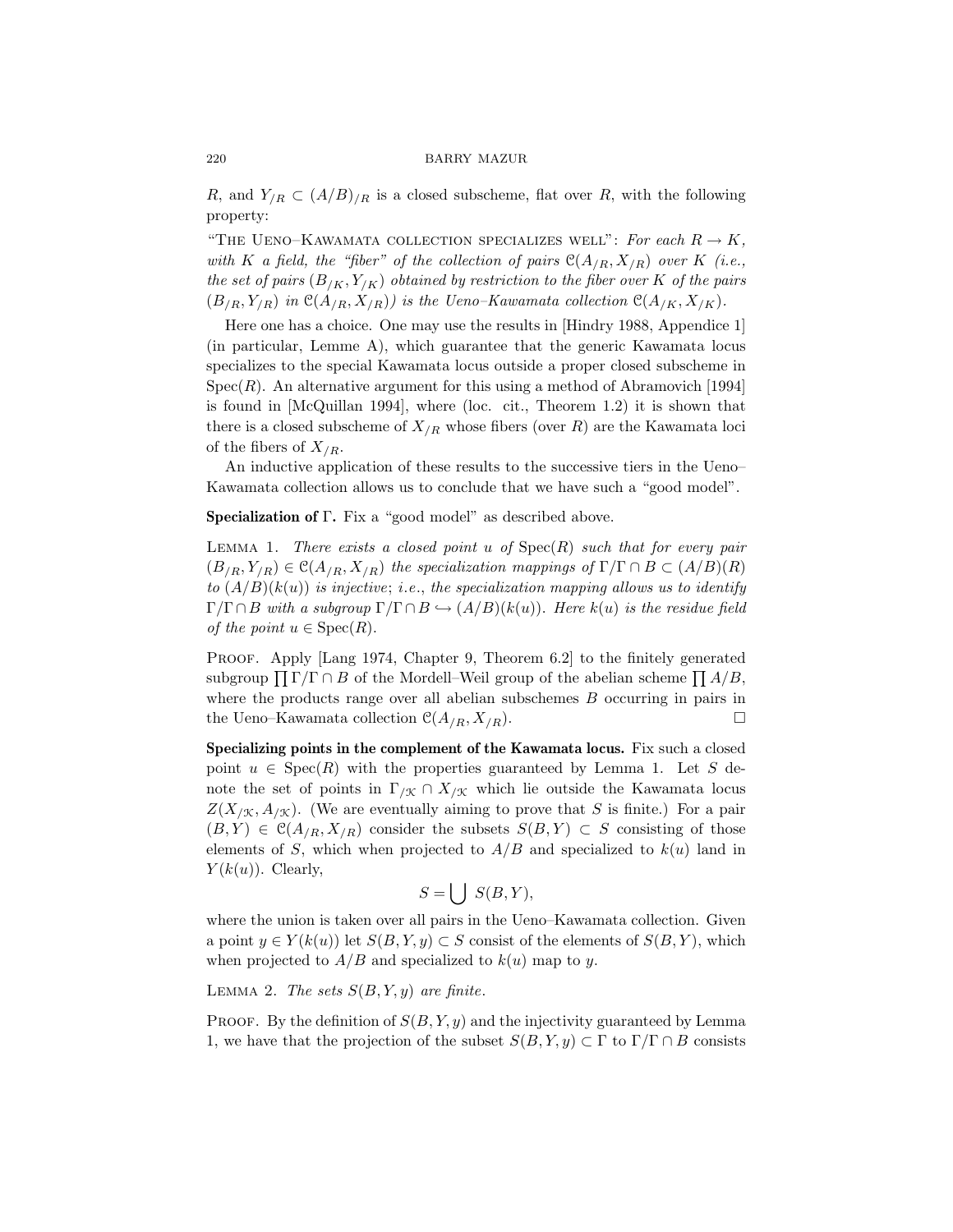of a single point, and therefore  $S(B, Y, y)$  lies in a coset of the abelian subvariety B. Since  $B$  is of strictly smaller dimension than  $A$ , our inductive hypothesis guarantees that the Zariski-closure of  $S(B, Y, y)$  is a union of translates of abelian subvarieties of B, and since  $S(B, Y, y)$  is external to the Kawamata locus of X this union must only contain abelian varieties of dimension zero, i.e.,  $S(B, Y, y)$ is finite.  $\Box$ 

### Conclusion of the proof by downwards induction on the dimension of the  $Y$ 's.

PROPOSITION. The set  $S$  is finite.

PROOF. Consider the following statement:

 $P(N)$ : The union of the subsets  $S(B, Y)$  where  $(B, Y)$  range through all pairs in the Ueno–Kawamata locus such that  $\dim(Y) \leq N$  has *finite* complement in S.

By Lemma 2, we see that  $\mathbf{P}(0)$  implies that S is finite. Clearly  $\mathbf{P}(d)$  is true for  $d = \dim(X)$ . For  $N > 0$ , suppose  $P(N)$  and we shall show  $P(N-1)$ . There are only finitely many pairs  $(B, Y)$  in the Ueno–Kawamata locus with  $\dim(Y) = N$ . Fix one such pair  $(B, Y)$ . Now invoke Mordell–Lang for  $Y_{/k(u)}$ : there are only a finite number of  $k(u)$ -rational points of  $Y_{/k(u)}$  which lie outside its Kawamata locus. By Lemma 2, only a finite subset of S which specializes to this finite set of points. Excluding those points, the remainder specialize to the Kawamata locus of  $Y$ , and therefore the complement of a finite subset of  $S$  lies in the union of the subsets  $S(B', Y')$  where  $(B', Y')$  range through all pairs in the Ueno–Kawamata locus such that  $\dim(Y') \leq N-1$ , giving our proposition.

# 8. Number-Effectivity Revisited

In the introduction we asked briefly about possible levels of effectivity we might hope for in connection with the finiteness of numbers of solutions of a certain class of Diophantine equations (we chose hyper-elliptic curves as our illustrative class). In this section I would like to discuss number-effectivity questions in the general context of curves of genus at least 2 but with some attention paid to uniformity over families of curves and the base fields. As Teresa de Diego [1997] has explained, the methods of Vojta, Faltings, and Bombieri produce numbereffective upper bounds of a very precise nature. Let  $X$  be a smooth projective curve of genus  $> 0$  defined over  $\overline{Q}$ , and consider the "canonical" mapping of X to its jacobian (abelian) variety A,

 $j : X \hookrightarrow A$ 

by the rule  $x \mapsto$  the linear equivalence class of the divisor  $(2q - 2)[x] - \kappa$ , where  $\kappa$  is (a choice of) canonical divisor for the curve X. Now consider the Néron– Tate height function  $\hat{h}: A(\bar{Q}) \to \mathbb{R}$ , where  $\hat{h} := \hat{h}_{\bar{Q},A,\mathcal{L}}$  in the notation that we introduced earlier, where  $\mathcal L$  is the "Poincaré" line bundle on the jacobian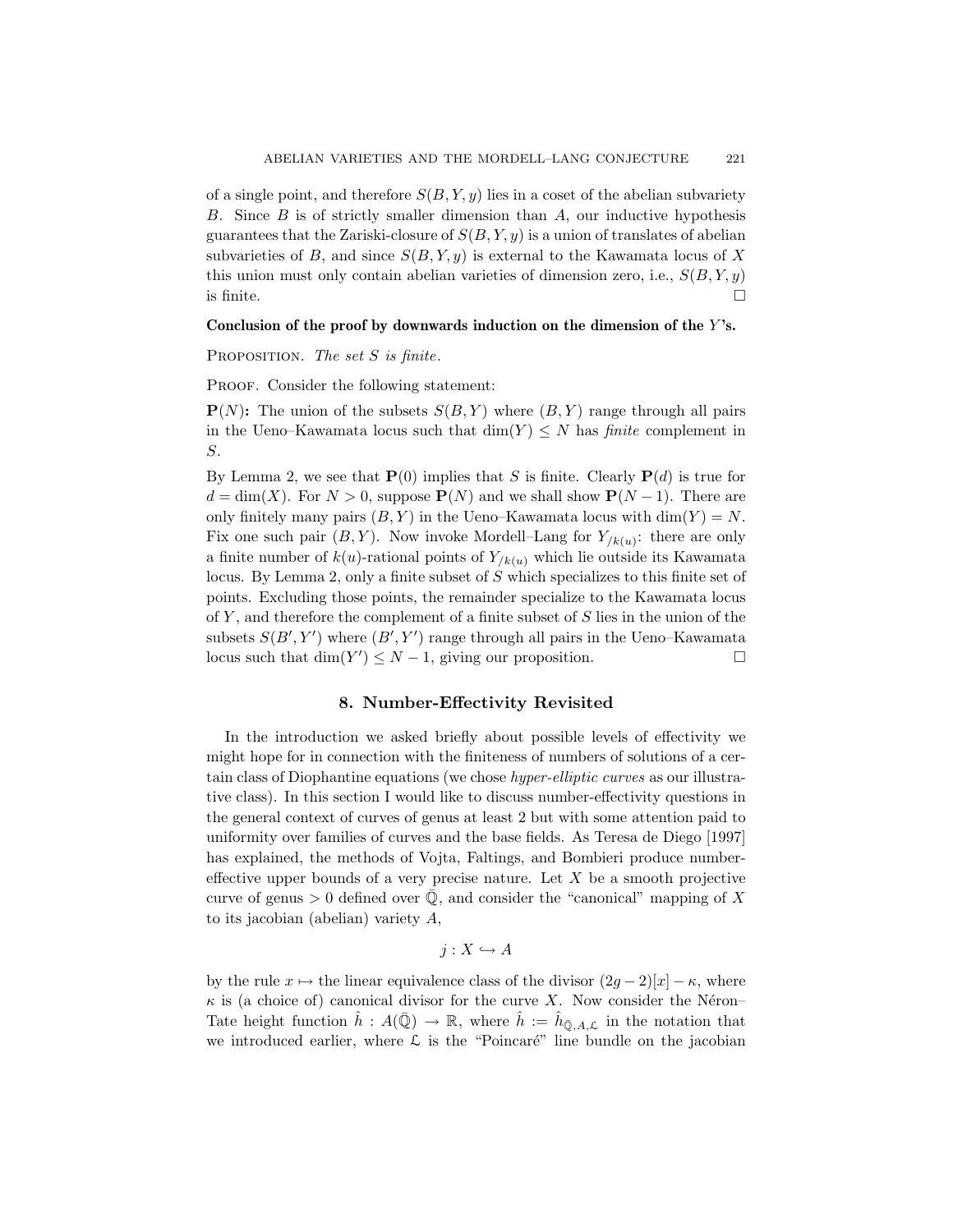$A = \text{jac}(X)$ . Composing the  $\hat{h}: A(\bar{\mathbb{Q}}) \to \mathbb{R}$  with  $j: X(\bar{\mathbb{Q}}) \to A(\bar{\mathbb{Q}})$ , gives us the height function on algebraic points of  $X$ , which we will continue to refer to as "Néron–Tate height":

$$
\hat{h}(X,P) := \hat{h}(j(P)) \in \mathbb{R}.
$$

Our height function  $\hat{h}(X, P)$  is "canonical", in the sense that it depends upon nothing more than  $X$  and  $P$ . For our purposes below we need to make a further normalization of this height function, scaling it relative to the "height" of the curve  $X$  itself. At present, we must do this in a slightly ad hoc way. Eventually we might want a thoroughly canonical normalization (e.g., perhaps the correct thing to do is to replace  $\hat{h}(X, P)$  by the ratio

$$
\frac{\hat{h}(X,P)}{\sqrt{\omega_X^2}},
$$

where  $\omega_X$  is the canonical divisor attached to a semi-stable model of the curve X over the ring of integers in an appropriate number field, as given in Arakelov's Theory; see [Lang 1988]). But a perfectly serviceable, and more down-to-earth if less canonical, normalization, which works uniformly for families of curves parametrized by specific quasi-projective varieties, is as follows. Let  $\iota: T \hookrightarrow \mathbb{P}^N$ be an irreducible quasi-projective variety which is a parameter space for a family of curves of genus > 1. That is, we give ourselves a smooth proper family  $\mathfrak{X} \to T$ with fibers  $\mathfrak{X}_t$  equal to (smooth proper) curves of genus  $> 1$  as t ranges through the Q-rational points of T. Now, for an algebraic point  $P \in \mathfrak{X}_t(\mathbb{Q})$ , define

$$
h(\mathfrak{X}_t, P) := \frac{\hat{h}(\mathfrak{X}_t, P)}{1 + \sqrt{h_{\bar{\mathbb{Q}}, T, \iota}}}.
$$

For example, we can take the hyper-elliptic family  $y^2 = g(x)$  discussed in the introduction, where  $g(x) = \sum_{j=0}^{d} g_j x^j$  is a polynomial of degree d (at least 5) with no multiple roots, and the variety  $T = T_d$  is the open variety in affine  $(d+1)$ -space over Q (parametrized by  $g_0, \ldots, g_d$ ) which is the complement of  $g_d = 0$  and the discriminant locus.

But fix any quasi-projective variety  $\iota : T \hookrightarrow \mathbb{P}^N$  over a number field  $k \subset \overline{\mathbb{Q}}$ which parametrizes a family,  $\mathfrak{X} \to T$ , of (smooth projective) curves of genus  $\geq 2$ . For C a positive number, define a C-small point of  $X_t$  to be an algebraic point  $P \in \mathfrak{X}_t(\mathbb{Q})$  such that

$$
h(\mathfrak{X}_t, P) \leq C,
$$

and a C-large point of  $X$  to be one for which the reverse inequality holds, i.e.,

$$
h(\mathfrak{X}_t, P) > C.
$$

For  $\mathfrak{X}_t$  be a curve in our family, and an intermediate field  $k \subset L \subset \mathbb{Q}$ , partition the set,  $\mathfrak{X}_t(L)$ , of L-rational points on  $\mathfrak{X}_t$  into the set of C-small and C-large points,

$$
\mathfrak{X}_{t}(L) = \mathfrak{X}_{t}(L)_{\text{small}} \coprod \mathfrak{X}_{t}(L)_{\text{large}}.
$$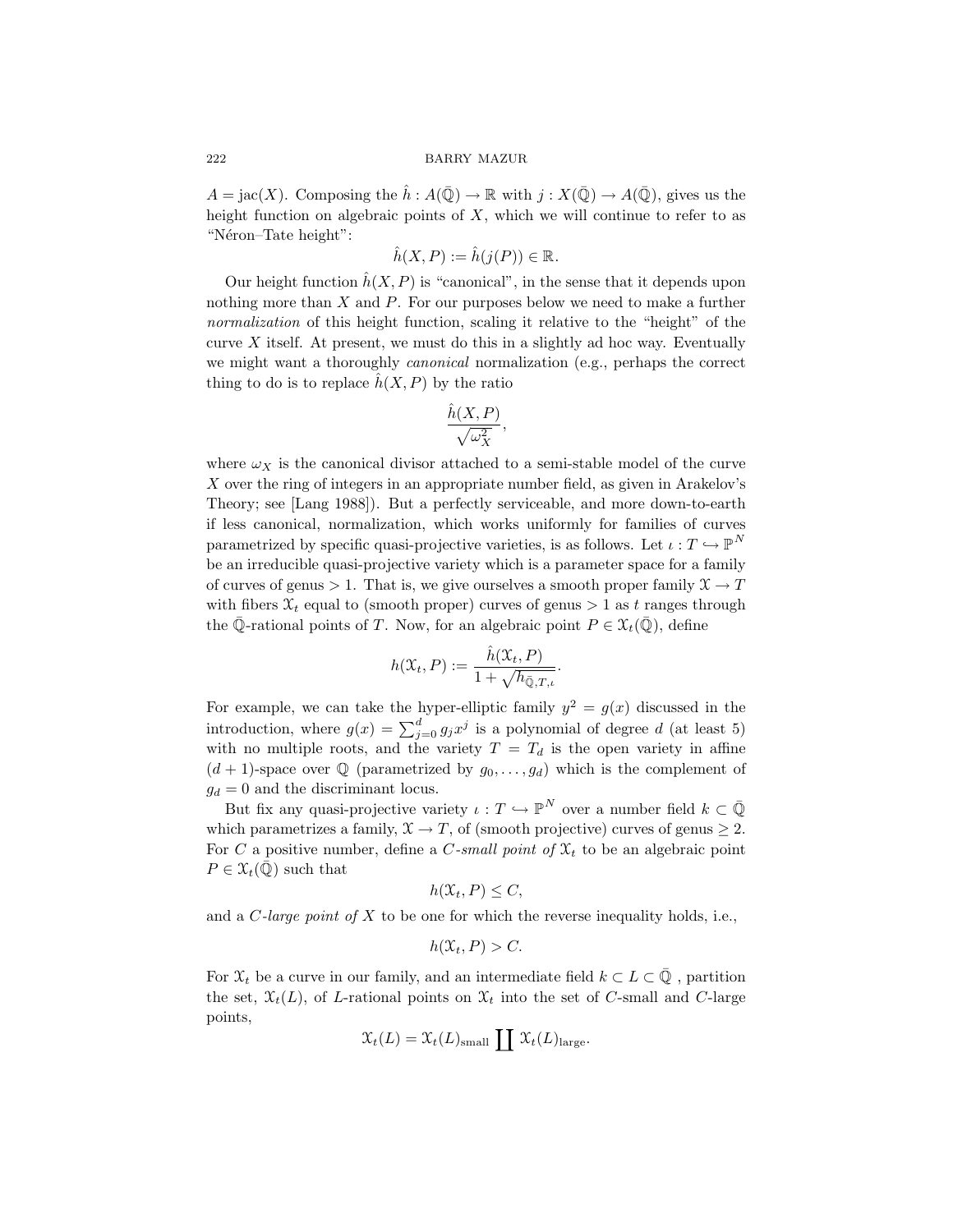We visibly have a *size-estimate* on  $\mathfrak{X}_t(L)_{\text{small}}$  and, for appropriate choice of C, we seek a number-estimate on  $\mathfrak{X}_{t}(L)_{\text{large}}$ .

PROBLEM. Given our parametrized family  $\mathfrak{X} \to T \hookrightarrow \mathbb{P}^N$  over the number field  $k$ , as above, find three constants  $C, D$  and  $E$  for which an estimate of the following form holds. For any number field L containing k, and  $t \in T(L)$ ,

$$
\left| \mathfrak{X}_{t}(L)_{C-\text{large}} \right| \leq D \cdot E^{r(\mathfrak{X}_{t},L)},
$$

where  $r(\mathfrak{X}_t, L)$  is the rank of the Mordell–Weil group of the jacobian of  $\mathfrak{X}_t$  over L.

As mentioned, de Diego [1997], who establishes uniform estimates, developing upon methods as given, for example, in [Bombieri 1990], shows that there exist constants  $C, D$ , and  $E$  that solve this problem. In fact, de Diego shows that (for any family as above) there is a choice of  $C$  for which:

$$
|\mathcal{X}_t(L)_{C-\text{large}}| \le \frac{55}{2} \cdot 7^{r(\mathcal{X}_t, L)}
$$

,

for all number fields L containing k and points  $t \in T(L)$ . Of course, what is missing here is an explicit evaluation of a constant  $C = C(\mathfrak{X}, T, \iota)$  that does the above job.

In the recent work of A. Pacheco, there are similar estimates for curves over finite fields replacing number fields (but with further complications due to inseparability phenomena).

In view of a solution to the preceding problem, we might hope for an upper bound with better uniformity in the sense that it would involve only the *genus* of the curve and the quantity  $r(X, L)$ . We might ask for the following stronger assertion than the above (this being, at the same time, weaker than the question about uniform number-effectivity posed on page 201 (Question 3).

QUESTION. If X is a (smooth projective) curve over a field L, let  $g(L)$  denote its genus; let  $X(L)$  denote the set of its L-rational points, and  $r(X, L)$  the rank of the group of L-rational points of the jacobian of X. Is there a function  $N(q, L, r)$ with the property that

$$
|X(L)| \le N(g(X), L, r(X, L)),
$$

where  $L$  ranges through all number fields, and  $X$  ranges through all (smooth projective) curves over L of genus  $> 2$ ?

In the direction of achieving effective results in characteristic  $p$ , Buium and Voloch [1996] establish an affirmative answer to the question analogous to the question above in the case where X is a curve defined over a field  $K$  (of characteristic p) and the jacobian of X is *ordinary* and such that no non-trivial factor of the jacobian is definable over  $K^p$ . Specifically, they show that

$$
|X(L)| \le p^{r(X,K)} \cdot (3p)^g \cdot (8g - 2)g!,
$$

where  $g = g(X) \geq 2$ .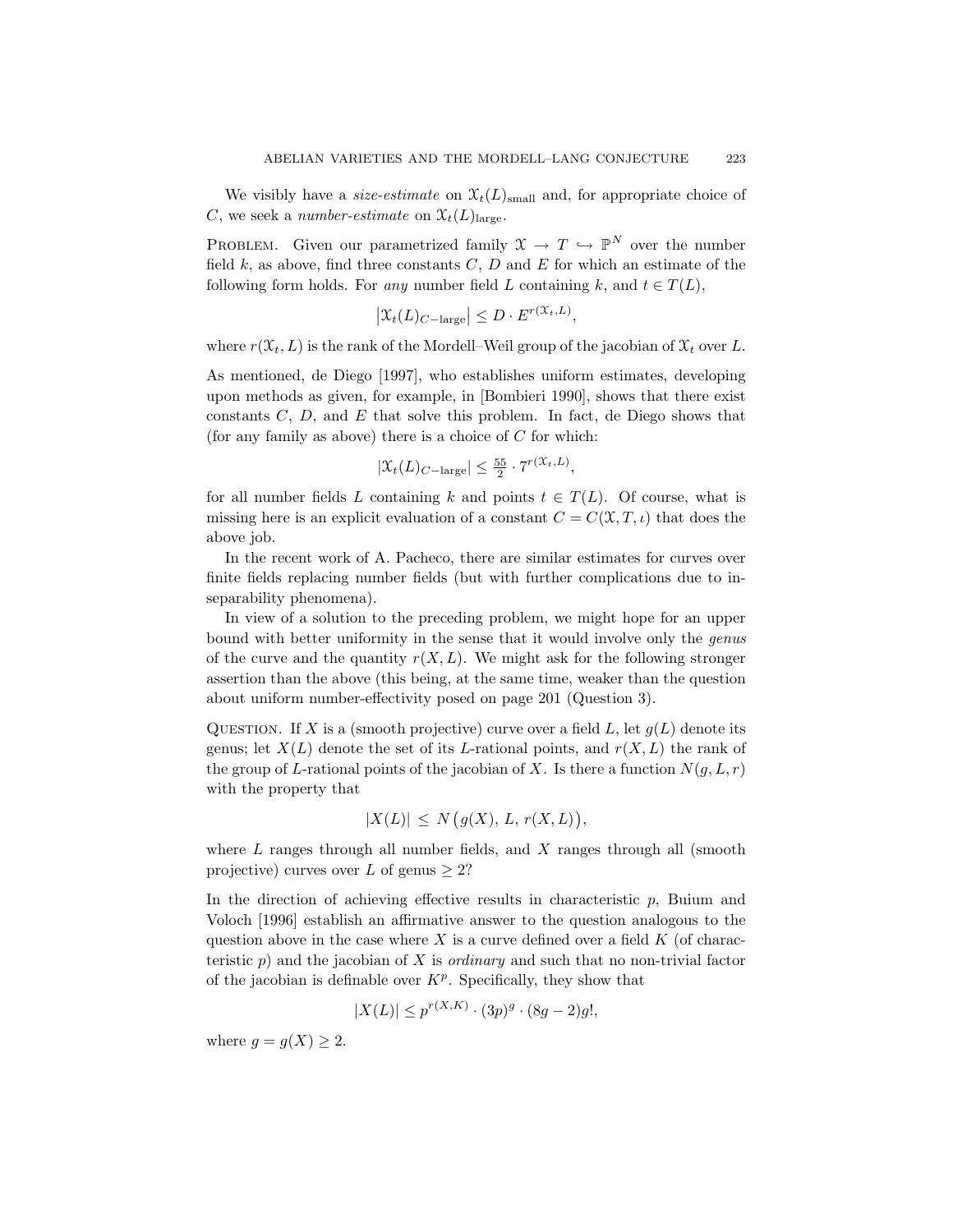Returning to characteristic 0, Buium [1993; 1994] has shown:

PROPOSITION (BUIUM). Let X be a closed (possibly singular) curve in an abelian variety A (over the complex numbers) and let  $\Gamma$  be a subgroup of  $A(\mathbb{C})$  of rank r. Assume that X is of geometric genus  $g \geq 2$  and its normalisation is not defined over the field of algebraic numbers. Set  $N = \max\{g, r, 4\}$ . Then the cardinality of  $X(\mathbb{C}) \cap \Gamma \subset A(\mathbb{C})$  is at most  $N(!)^{6N+6}$ , where  $(!)^m$  means factorial iterated m times.

In e-mail correspondence, Buium noted to me the curious fact that the bound just quoted for characteristic zero is much worse than the one proved in [Buium and Voloch 1993] for characteristic p. In the higher-dimensional situation (but over number fields) one has the very interesting preprint [Hrushovski and Pillay 1998], which gives a related uniform upper bound. This work makes use of the powerful methods explained in this conference; their context is as follows. One is given a subvariety  $X \subset A$  in a (semi-) abelian variety both defined over a number field contained in  $\mathbb C$  and one assumes that X contains no subvarieties of the form  $X_1 + X_2 \subset A$ , for  $X_1, X_2$  positive dimensional varieties. One considers finitely generated subgroups  $\Gamma \subset A(\mathbb{C})$  and seeks an upper bound for the number of nonalgebraic points in  $X \cap \Gamma$ , i.e., for  $|X \cap \Gamma - X(\mathbb{Q})|$ . Letting  $r := \text{rank}(\Gamma)$ , the upper bound given in [Hrushovski and Pillay 1998] for  $|X \cap \Gamma - X(\overline{Q})|$  is doubly exponential in  $r$ . More specificially, the upper bound is of the form

 $a^{(br)^{cr}},$ 

where  $a, b, c$  are explicit, and quite computable, functions of X and A.

The double exponential upper bound in this result of Hrushovski and Pillay raises the hope (as Buium mentioned to me in e-mail correspondence) that the iterated factorial upper bound obtained in the non-isotrival context (i.e., in the proposition of Buium quoted above) will eventually be significantly improved.

## References

- [Abramovich 1994] D. Abramovich, "Subvarieties of semiabelian varieties", Compositio Math. 90:1 (1994), 37–52.
- [Abramovich and Voloch 1992] D. Abramovich and J. F. Voloch, "Toward a proof of the Mordell–Lang conjecture in characteristic  $p^{\prime\prime}$ , Internat. Math. Res. Notices 1992:5 (1992), 103–115.
- [Bogomolov and Tschinkel 1999] F. A. Bogomolov and Y. Tschinkel, "Density of rational points on elliptic K3 surfaces", preprint, 1999. Available at http://xxx.lanl.gov/ abs/alg-geom/9902092. To appear in Asian Journ. of Math.
- [Bombieri 1990] E. Bombieri, "The Mordell conjecture revisited", Ann. Scuola Norm. Sup. Pisa Cl. Sci. (4) 17:4 (1990), 615–640. Errata in 18:3 (1991), 473.
- [Bourbaki 1972] N. Bourbaki, Commutative algebra, Hermann, Paris, 1972.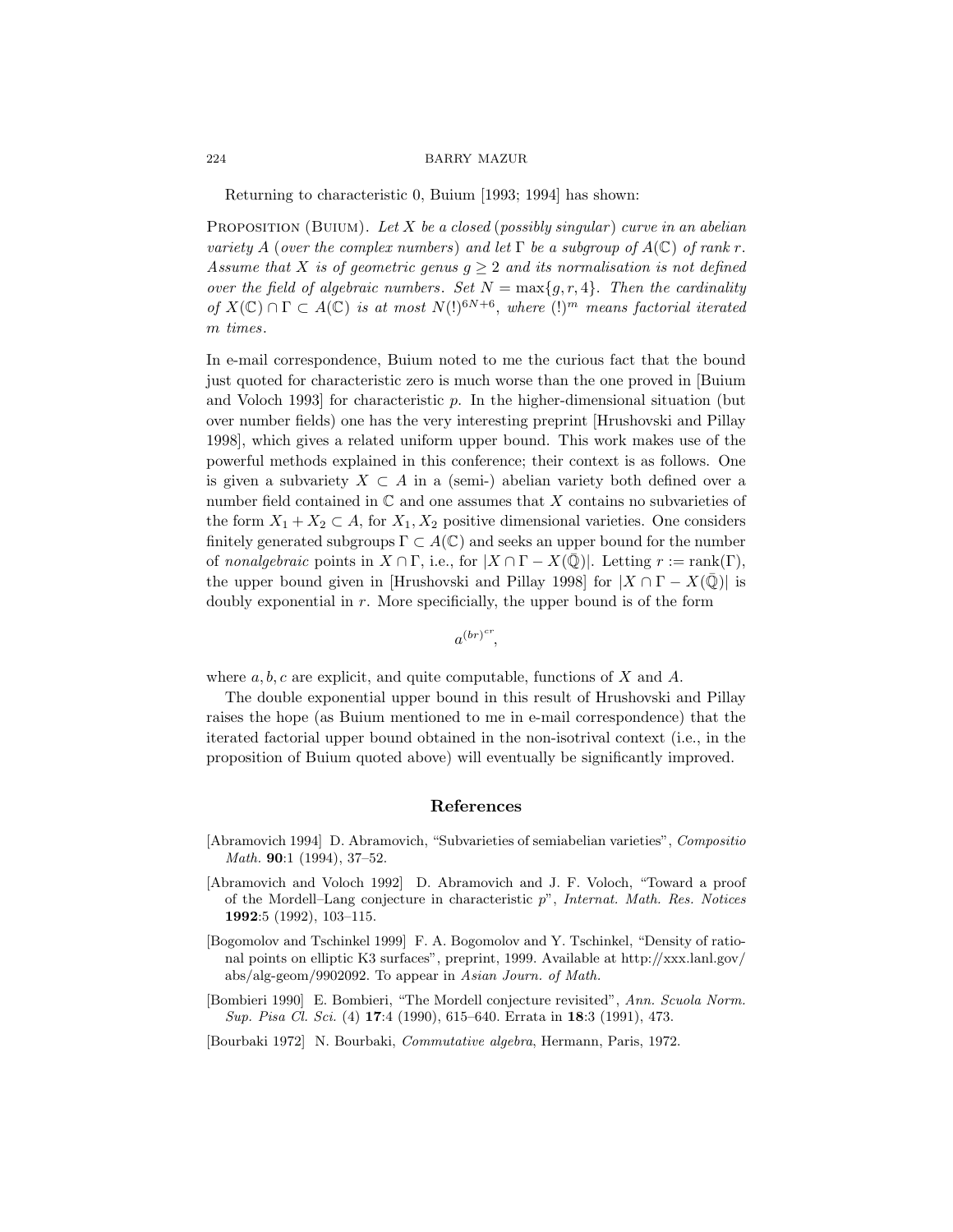- [Bouscaren 1998] E. Bouscaren (editor), Model theory and algebraic geometry: An introduction to E. Hrushovski's proof of the geometric Mordell–Lang conjecture, edited by E. Bouscaren, Lecture Notes in Math. 1696, Springer, Berlin, 1998.
- [Buium 1992] A. Buium, "Intersections in jet spaces and a conjecture of S. Lang", Ann. of Math. (2) **136**:3 (1992), 557-567.
- [Buium 1993] A. Buium, "Effective bound for the geometric Lang conjecture", Duke Math. J. 71:2 (1993), 475–499.
- [Buium 1994] A. Buium, "On a question of B. Mazur", Duke Math. J. 75:3 (1994), 639–644.
- [Buium and Voloch 1993] A. Buium and J. F. Voloch, "Integral points of abelian varieties over function fields of characteristic zero", Math. Ann. 297:2 (1993), 303– 307.
- [Buium and Voloch 1996] A. Buium and J. F. Voloch, "Lang's conjecture in characteristic p: an explicit bound", Compositio Math. 103:1 (1996), 1-6.
- [Caporaso et al. 1997] L. Caporaso, J. Harris, and B. Mazur, "Uniformity of rational points", J. Amer. Math. Soc. 10:1 (1997), 1–35.
- [Chabauty 1941] C. Chabauty, "Sur les points rationnels des courbes algébriques de genre supérieur à l'unité", C. R. Acad. Sci. Paris 212 (1941), 882-885.
- [Chatzidakis and Hrushovski 1999] Z. Chatzidakis and E. Hrushovski, "Model theory of difference fields", Trans. Amer. Math. Soc. 351:8 (1999), 2997–3071.
- [Coleman 1985a] R. F. Coleman, "Effective Chabauty", Duke Math. J. 52:3 (1985), 765–770.
- [Coleman 1985b] R. F. Coleman, "Torsion points on curves and p-adic abelian integrals", Ann. of Math. (2) 121:1 (1985), 111–168.
- [de Diego 1997] T. de Diego, "Points rationnels sur les familles de courbes de genre au moins 2", *J. Number Theory* **67**:1 (1997), 85-114.
- [Faltings 1983] G. Faltings, "Endlichkeitssätze für abelsche Varietäten über Zahlkörpern", *Invent. Math.* **73**:3 (1983), 349–366.
- [Faltings 1991] G. Faltings, "Diophantine approximation on abelian varieties", Ann. of Math.  $(2)$  133:3  $(1991)$ , 549-576.
- [Faltings 1994] G. Faltings, "The general case of S. Lang's conjecture", pp. 175–182 in Barsotti Symposium in Algebraic Geometry (Abano Terme, 1991), edited by V. Christante and W. Messing, Perspectives in Math. 15, Academic Press, San Diego, CA, 1994.
- [Grauert 1965] H. Grauert, "Mordells Vermutung ¨uber rationale Punkte auf algebraischen Kurven und Funktionenkörper", Publ. Math. Inst. Hautes Études Sci. 25 (1965), 131–149.
- [Grothendieck 1972] A. Grothendieck, Modèles de Néron et monodromie, edited by A. Grothendieck, Lecture Notes in Math. 288, Springer, Berlin, 1972.
- [Hartshorne 1977] R. Hartshorne, Algebraic geometry, Graduate Texts in Mathematics 52, Springer, New York, 1977.
- [Hindry 1988] M. Hindry, "Autour d'une conjecture de Serge Lang", Invent. Math. 94:3 (1988), 575–603.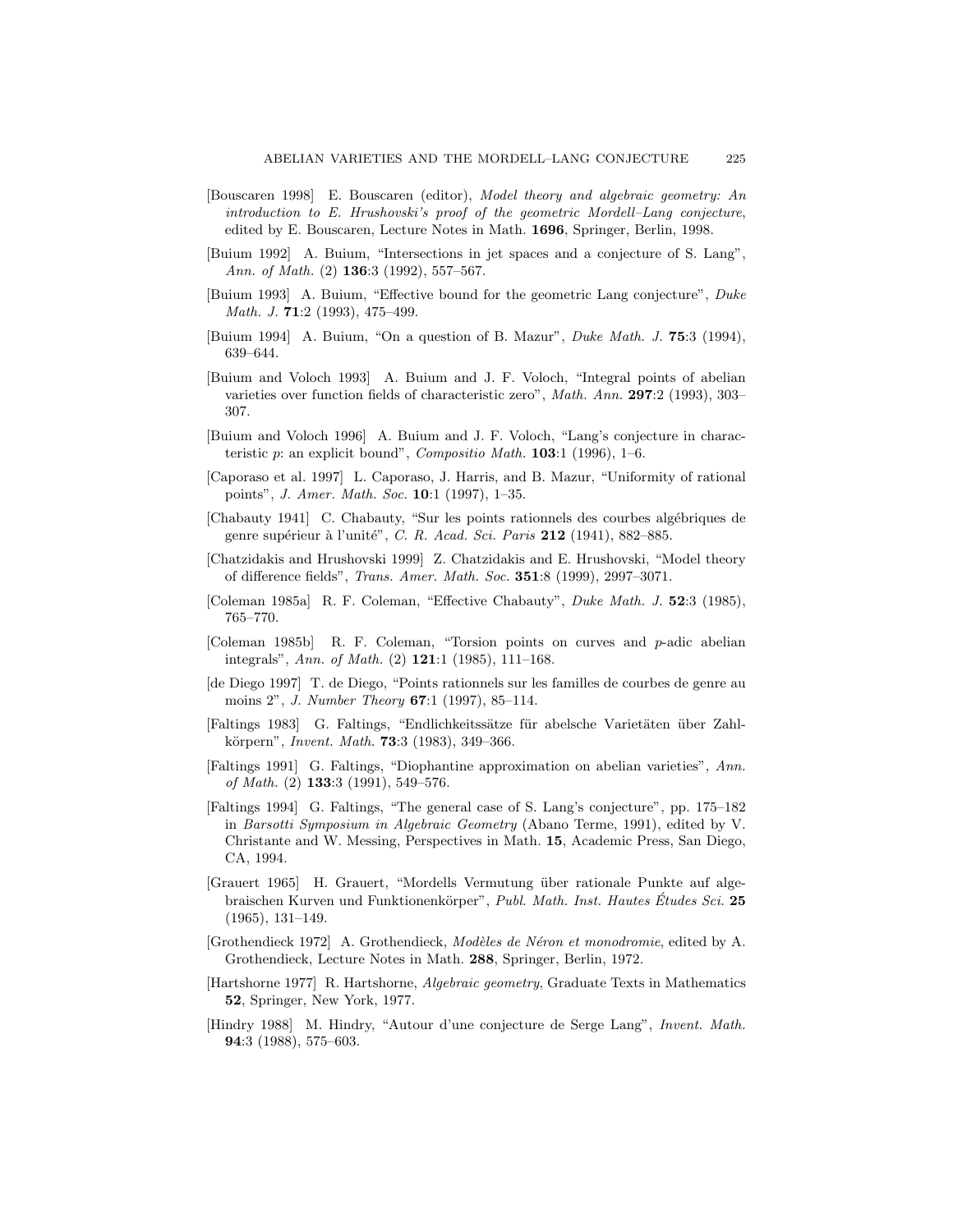- [Hindry 1998] M. Hindry, "Introduction to Abelian varieties and the Mordell–Lang conjecture", pp. 85–100 in Model theory and algebraic geometry, edited by E. Bouscaren, Lecture Notes in Math. 1696, Springer, Berlin, 1998.
- [Hrushovski 1996] E. Hrushovski, "The Mordell–Lang conjecture for function fields", J. Amer. Math. Soc. 9:3 (1996), 667–690.
- [Hrushovski and Pillay 1998] E. Hrushovski and A. Pillay, "Effective bounds for generic points on curves in semi-abelian varieties", preprint, 1998.
- [Hrushovski and Zilber 1993] E. Hrushovski and B. Zilber, "Zariski geometries", Bull. Amer. Math. Soc. (N.S.) 28:2 (1993), 315-323.
- [Hrushovski and Zilber 1996] E. Hrushovski and B. Zilber, "Zariski geometries", J. Amer. Math. Soc. 9:1 (1996), 1-56.
- [Lang 1960] S. Lang, "Some theorems and conjectures in diophantine equations", Bull. Amer. Math. Soc. 66 (1960), 240-249.
- [Lang 1965] S. Lang, "Division points on curves", Ann. Mat. Pura Appl. (4) **70** (1965), 229–234.
- [Lang 1974] S. Lang, "Higher dimensional diophantine problems", Bull. Amer. Math. Soc. 80 (1974), 779–787.
- [Lang 1983] S. Lang, Fundamentals of Diophantine geometry, Springer, New York, 1983.
- [Lang 1986] S. Lang, "Hyperbolic and Diophantine analysis", Bull. Amer. Math. Soc.  $(N.S.)$  14:2 (1986), 159-205.
- [Lang 1988] S. Lang, Introduction to Arakelov theory, Springer, New York, 1988.
- [Lang 1991] S. Lang, Number theory III: Diophantine geometry, Encyclopaedia of Math. Sciences 60, Springer, Berlin, 1991.
- [Manin 1963] J. I. Manin, "Rational points on algebraic curves over function fields", Izv. Akad. Nauk SSSR Ser. Mat. 27 (1963), 1395–1440. In Russian; translated in Amer. Math. Soc. Translations (2) 50 (1966) 189–234. See also letter to the editor, Izv. Akad. Nauk. USSR 34 (1990) 465–466.
- [McQuillan 1994] M. McQuillan, "Quelques compléments à une démonstration de Faltings", C. R. Acad. Sci. Paris Sér. I Math. 319:7 (1994), 649-652.
- [McQuillan 1995] M. McQuillan, "Division points on semi-abelian varieties", Invent. Math. **120**:1 (1995), 143-159.
- [Mumford 1966] D. Mumford, "On the equations defining abelian varieties, I", Invent. Math. 1 (1966), 287–354.
- [Mumford 1967] D. Mumford, "On the equations defining abelian varieties, II and III", Invent. Math. 3 (1967), 75–135, 215–244.
- [Mumford 1974] D. Mumford, Abelian varieties, 2nd ed., Tata Institute Studies in Mathematics 5, Oxford U. Press, London, 1974.
- [Pillay 1999] A. Pillay, "Mordell–Lang for complex tori", preprint, 1999.
- [Raynaud 1983a] M. Raynaud, "Around the Mordell conjecture for function fields and a conjecture of Serge Lang", pp. 1–19 in Algebraic geometry (Tokyo/Kyoto, 1982), edited by M. Raynaud and T. Shioda, Lecture Notes in Math. 1016, Springer, Berlin, 1983.